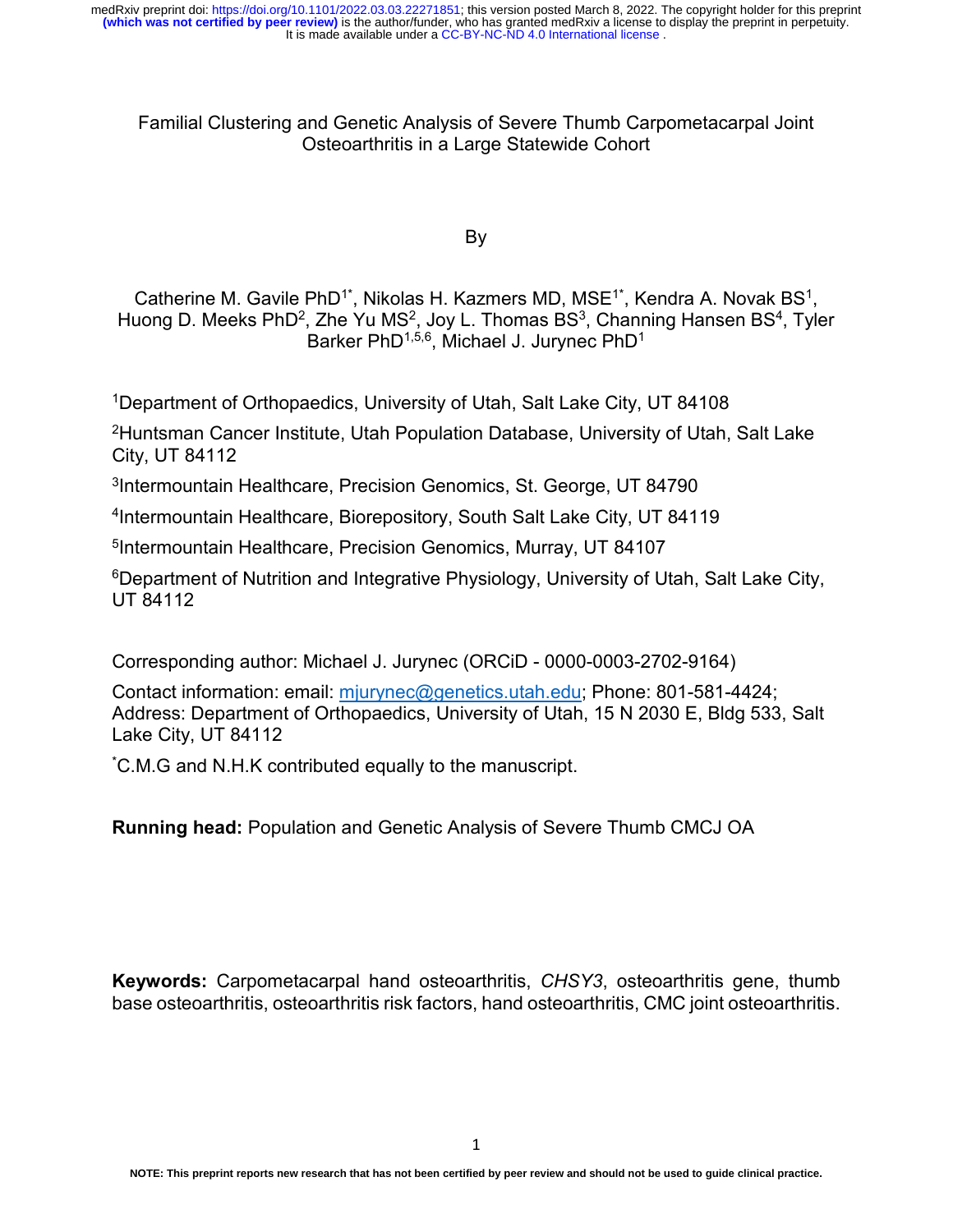# **Key messages:**

· We study a unique cohort of individuals requiring surgical management of CMCJ OA.

· Severe CMCJ OA clusters in large, multigenerational families indicating a genetic contribution to the disease.

.We discovered a dominant coding variant in CHSY3 in a family with severe CMCJ OA.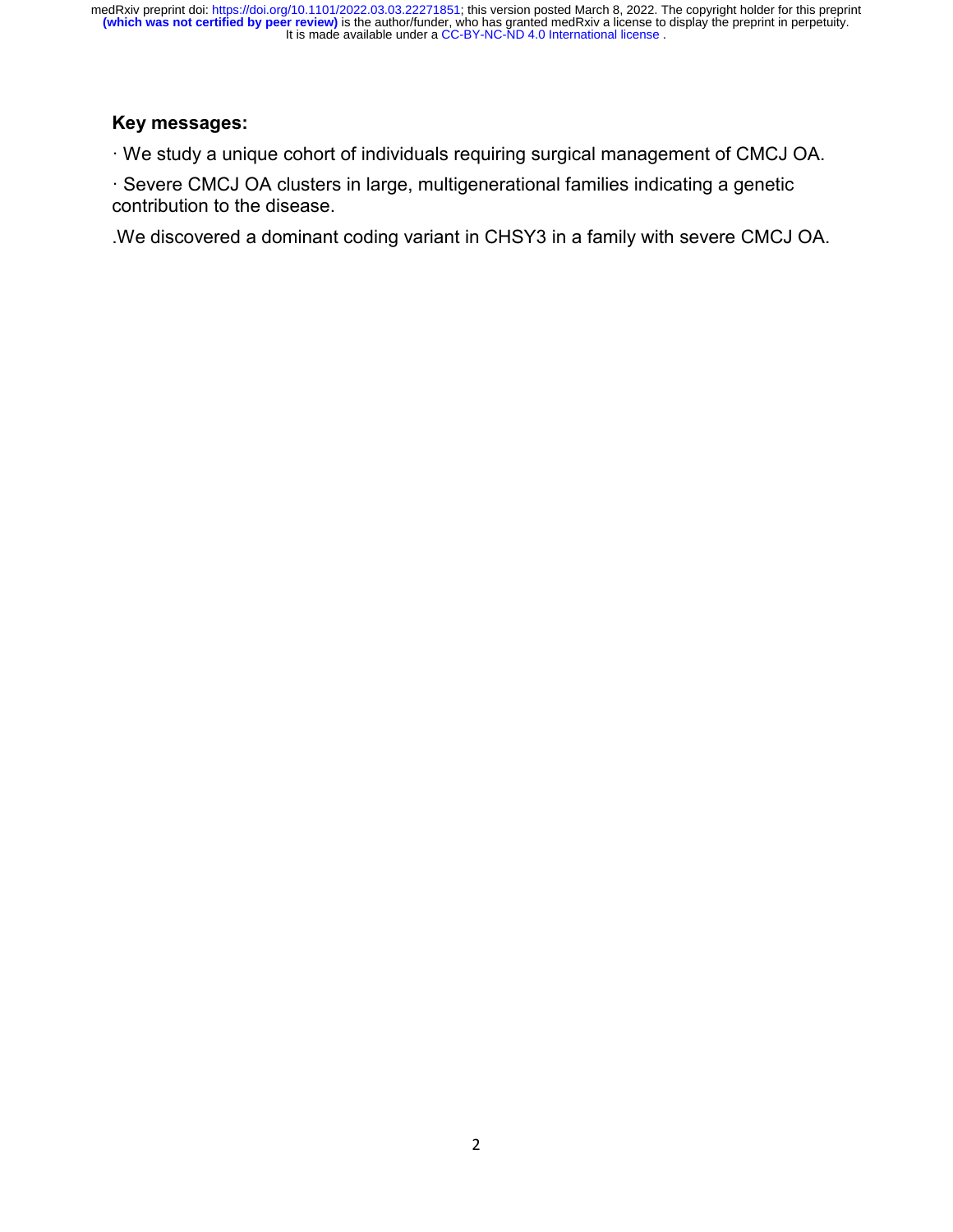#### **Abstract**

**Objectives:** The objectives of this study are to 1) identify individuals that required surgery for thumb carpometacarpal osteoarthritis (CMCJ OA), 2) determine if CMCJ OA clusters in multigenerational families, 3) define the magnitude of familial risk of CMCJ OA, 4) identify risk factors associated with CMCJ OA and 5) identify rare genetic variants that segregate with familial CMCJ OA.

**Methods:** We searched the Utah Population Database to identify a cohort of CMCJ OA patients that required a surgical procedure (CMC fusion or arthroplasty). Affected individuals were mapped to pedigrees to identify high-risk multigenerational families with excess clustering of CMCJ OA. Cox regression models were used to calculate familial risk of CMCJ OA in related individuals. Risk factors were evaluated using logistic regression models. Whole exome sequencing was used to identify a rare coding variant associated with familial CMCJ OA.

**Results:** We identified 550 pedigrees with excess clustering of severe CMCJ OA. The relative risk of developing CMCJ OA requiring surgical treatment was significantly elevated in first- and third-degree relatives of affected individuals, and significant associations with advanced age, female sex, obesity, and tobacco use were observed. A dominantly segregating, rare variant in *CHSY3* was associated with familial CMCJ OA.

**Conclusions:** Familial clustering of severe CMCJ OA was observed in a statewide population. Identification of a candidate gene indicates a genetic contribution to the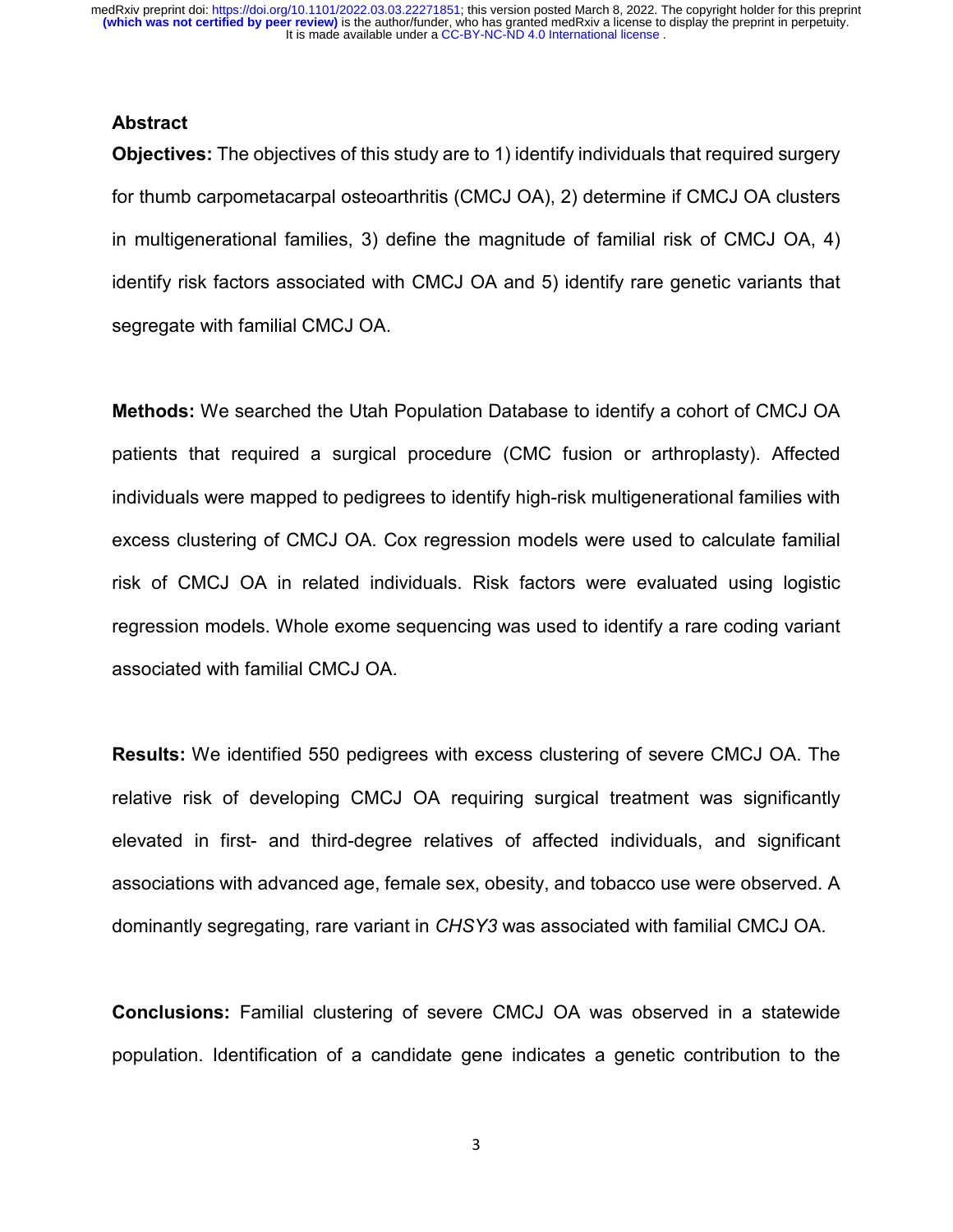etiology of the disease. Our data indicate the genetic and environmental factors contribute

to the disease process, further highlighting the multifactorial nature of the disease.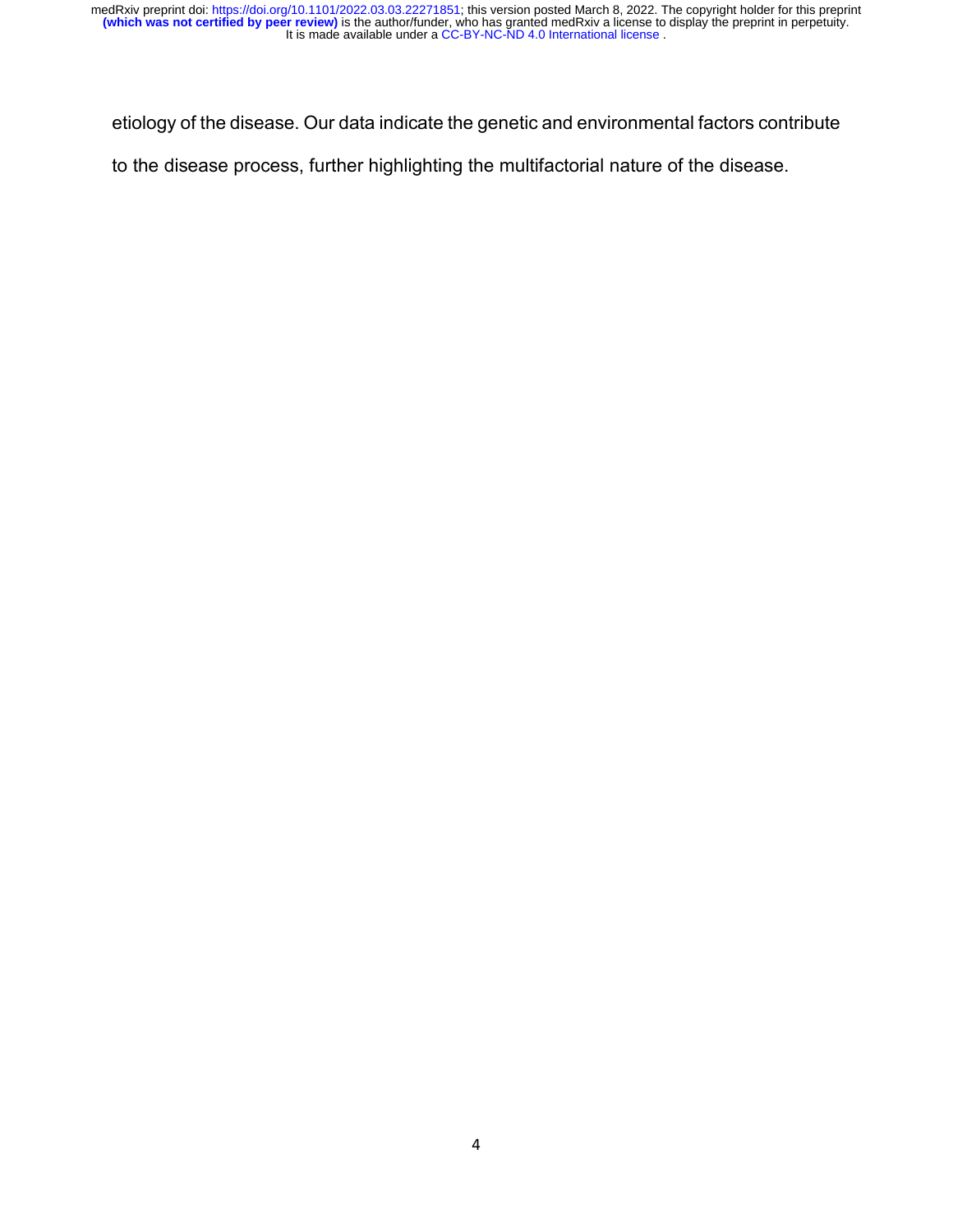## **Introduction**

Hand osteoarthritis (OA) is the most common form of OA (1, 2). It is a debilitating disease that comprises a significant healthcare burden. The different subsets of hand OA are categorized based on the joints within the hand that are affected. The thumb carpometacarpal joint (CMCJ) is the saddle joint between the trapezium and the first metacarpal, which allows for a wide range of motion and is critical for normal hand function, albeit with the caveat that it is also easily damaged (3, 4). Although CMCJ OA is common, little is known about the biological mechanisms that are responsible for disease onset and progression. Currently, treatment of this disease is limited to surgery and measures that temporarily alleviate pain. The risk factors for developing CMCJ OA in cohorts defined by diagnostic codes or radiographic evidence include age (3), sex (5- 7), and hypermobility (8, 9). Additionally, a recent study found that being overweight (men) and obesity (both sexes) are risk factors associated with CMCJ OA despite the joint not being a weight-bearing unit (10).

Radiographic evaluation is the primary means of diagnosing CMCJ OA. However, radiographic severity does not correlate with clinical severity(5), and not all patients with a radiographic diagnosis have a clinical phenotype with pain or hand dysfunction (11). Therefore having the diagnosis does not necessarily lead to the development of symptoms that require surgical treatment or surgical intervention. Identification of individuals requiring surgical treatment for CMCJ OA captures those with potentially severe symptoms/disease, and allows higher resolution to identify risk factors and genes that contribute to pathologic forms of CMCJ OA.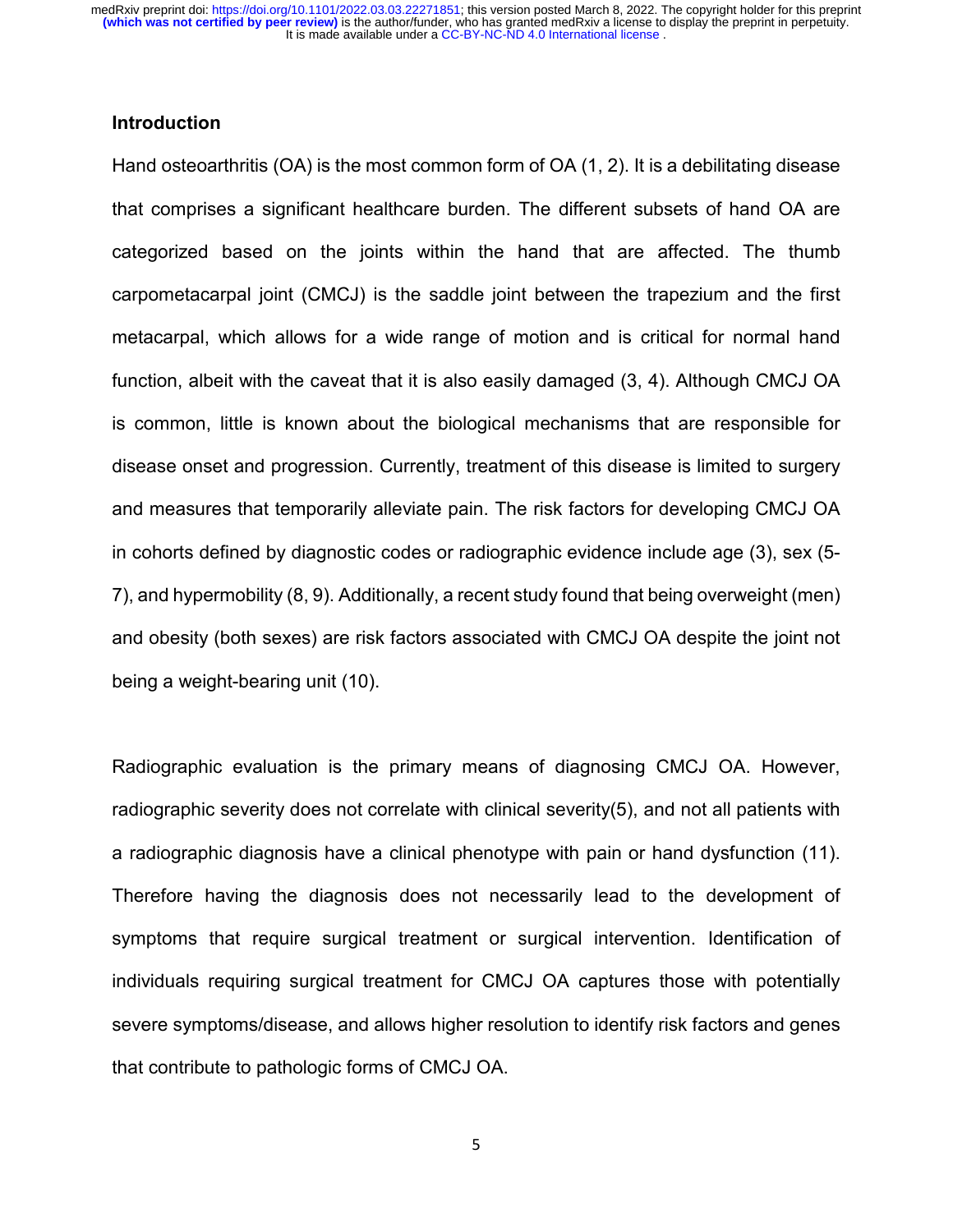There are at present no drugs that specifically target the progression of CMCJ OA since few of the pathways and genes that drive the disease have been identified (12, 13). Several studies have indicated that CMCJ OA is heritable in closely related individuals (14-16) and others have identified several risk loci and candidate genes (17-22). Given that few genes have been associated with CMCJ OA, there is clearly a need to identify more pathways that have a strong contribution to disease susceptibility. One way to identify genes with a determinant effect on disease is to study families that have severe forms of disease (23-27). Our criteria to identify a unique CMCJ OA cohort with potentially severe disease (requiring surgical management and excluding confounding factors) makes identifying large, multigenerational families unambiguous.

Here we employed a unique resource, the Utah Population Database (UPDB), to 1) identify individuals with severe CMCJ OA (requiring surgery), 2) determine if severe CMCJ OA clusters in large, multigenerational families, 3) define the magnitude of familial risk of CMCJ OA, 4) identify risk factors associated with CMCJ OA and quantify the magnitude of risk, and 5) discover rare genetic variants that segregate with severe familial CMCJ OA.

#### **Methods**

**Study approval:** The Institutional Review Boards of the University of Utah (IRB # 79442) and Intermountain Healthcare (IRB # 1050554), and the Resource for Genetic and Epidemiologic Research approved this study.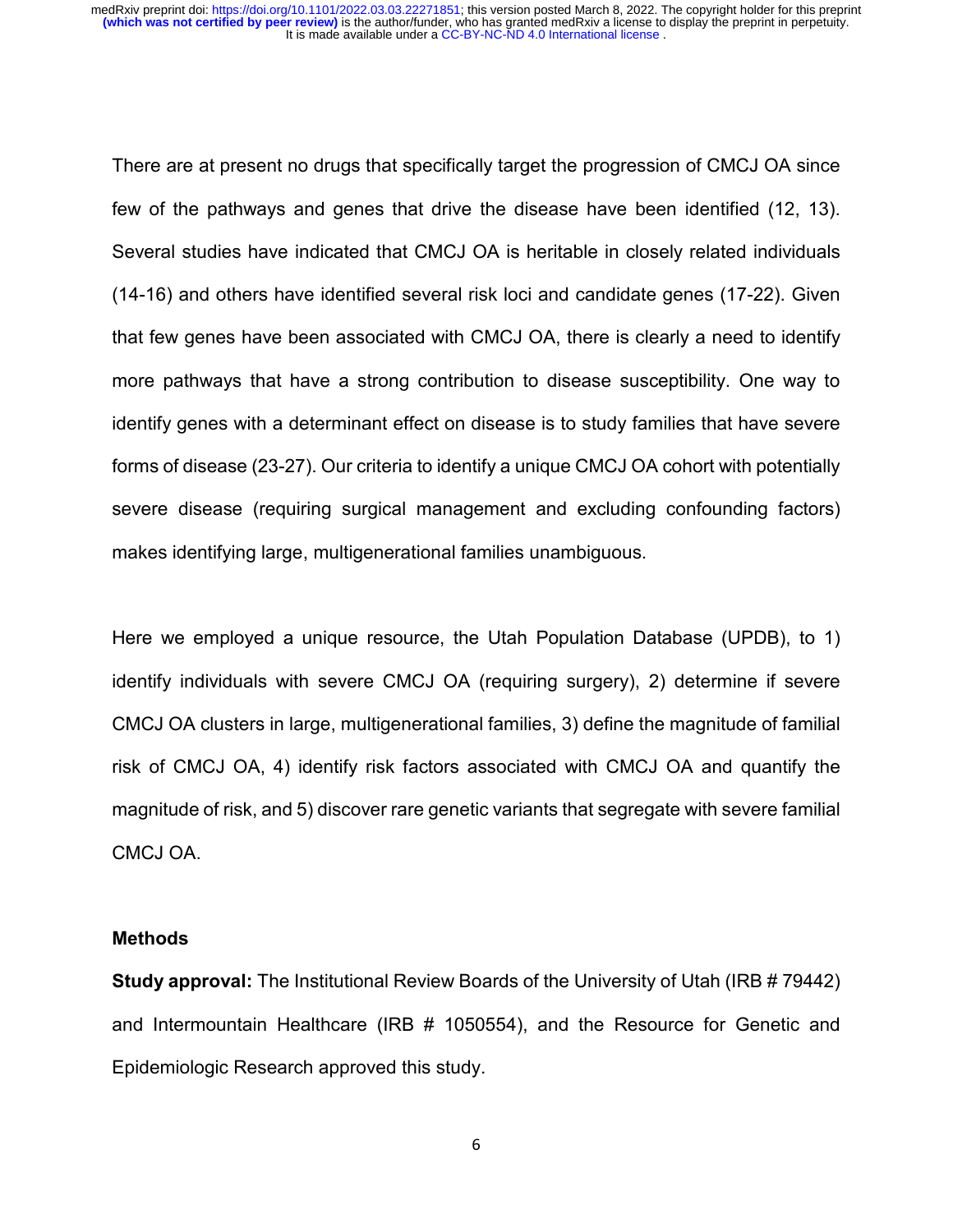**The Utah Population Database (UPDB):** Our study utilizes data drawn from UPDB [\(https://uofuhealth.utah.edu/huntsman/utah-population-database/\)](https://uofuhealth.utah.edu/huntsman/utah-population-database/). The UPDB contains data on over 11 million individuals from the late 18th century to the present. Data are updated as they become available from statewide birth and death certificates, hospitalizations, ambulatory surgeries, and drivers' licenses. UPDB creates and maintains links between the database and the medical records held by the two largest healthcare providers in Utah as well as Medicare claims.

**Selection of cases and controls:** We identified individuals with severe CMCJ OA between 1996 and 2020 in the UPDB using the following diagnosis and related procedure codes: diagnostic codes for CMCJ OA - ICD-9 715·04 or 715·14; ICD-10 M18·0 or M18·1x or M19·04; procedure codes for CMC arthroplasty and fusion - ICD-9 8269, 8174, or 8175; CPT 25447 or 2544. Inclusion as a case required presence of one diagnostic code and one procedure code. Individuals were excluded if they had a traumatic event to the thumb CMC joint, inflammatory arthritis, and ligamentous hyperlaxity. Controls were age and sex matched and were selected if they had no history of a CMCJ OA diagnosis or related procedure, and excluded based on criteria mentioned above (Supplemental Data). Affected individuals were required to have relatives in the UPDB to be included in our study cohort so we could link them to pedigrees. Manual chart review was performed on a random set of patients to verify our coding strategy to identify CMCJ OA cases (Supplemental Data).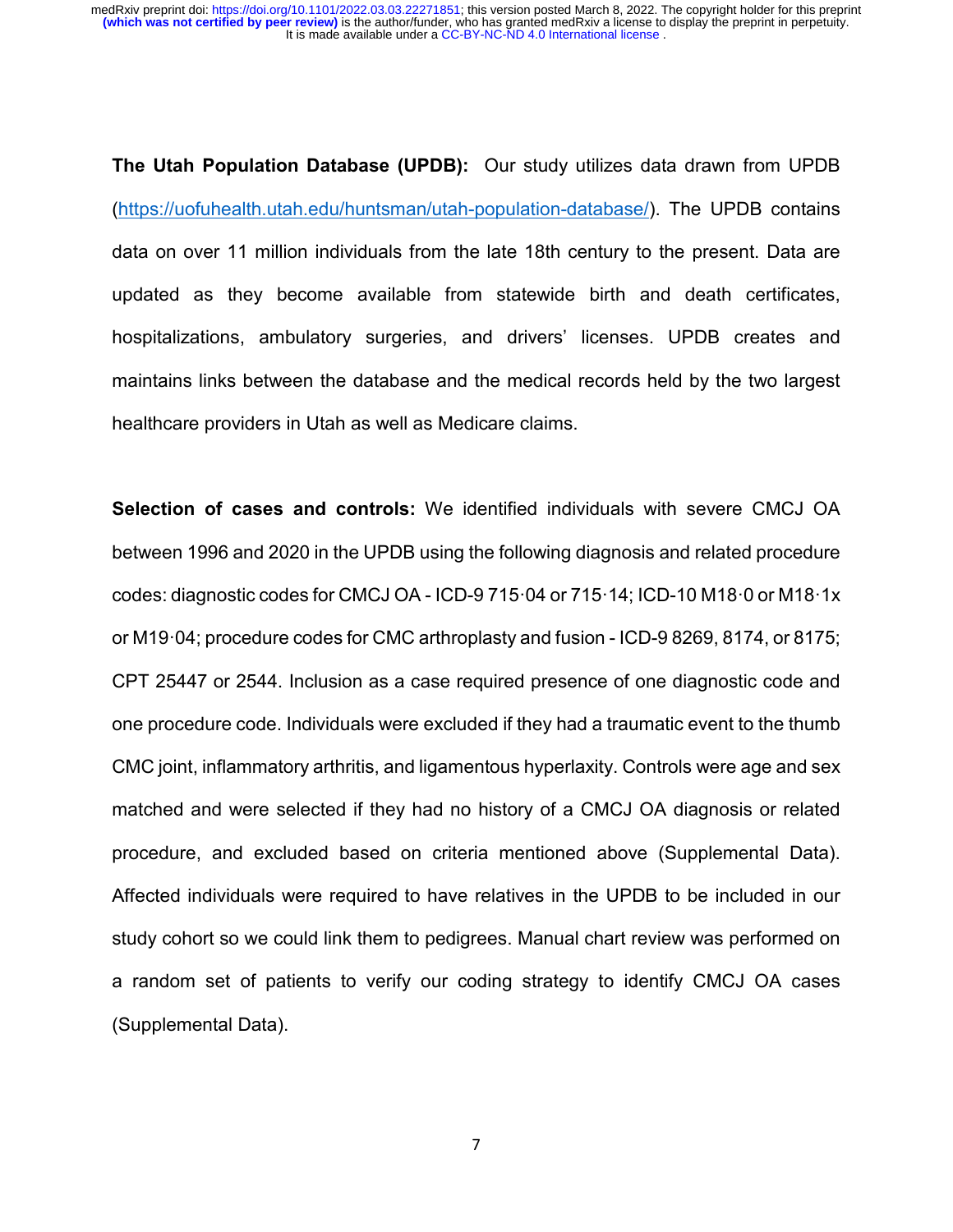**High-risk pedigree identification:** To determine if there was excess familial clustering of severe CMCJ OA in each pedigree, we utilized a threshold of  $\geq 2.0$  for the Familial Standardized Incidence Ratio (FSIR). FSIR allows for the quantification of familial risk of a disease by comparing the incidence of a disease in a family to its expected incidence in the general population (Supplemental Data) (25, 28).

**Familial risk analysis:** Baseline demographic characteristics of the relatives of CMCJ OA patients and their matching controls were compared using t-tests for continuous variables and chi-square tests for categorical variables. Familial risk of CMCJ OA was estimated using Cox regression standard competing risk models to assess risk in firstdegree relatives (FDRs), second-degree relatives (SDRs), and third-degree relatives (TDRs) of CMCJ OA patients. Specific relatives (FDRs, SDRs, and TDRs) of CMCJ OA patients were compared with the relatives of their matching controls. Separate hazard ratios were estimated for each relationship type overall and by sex. Covariates in the Cox regression models include sex, birth year, Caucasians, and Hispanic. Time was measured in years, and individuals were first followed from birth or 01/01/1996, whichever occurred later, and right-censored at the time of death, or CMCJ OA diagnosis, or 12/31/2020, whichever occurred first. All known relatives of patients and their matching controls were included in the analyses, even if that relative had been previously counted (28). Huber-White sandwich estimator of variance of regression parameters in the Cox models were used to correct for the non-independence of observations within families (29). Family members of controls were used as the reference group in all analysis. All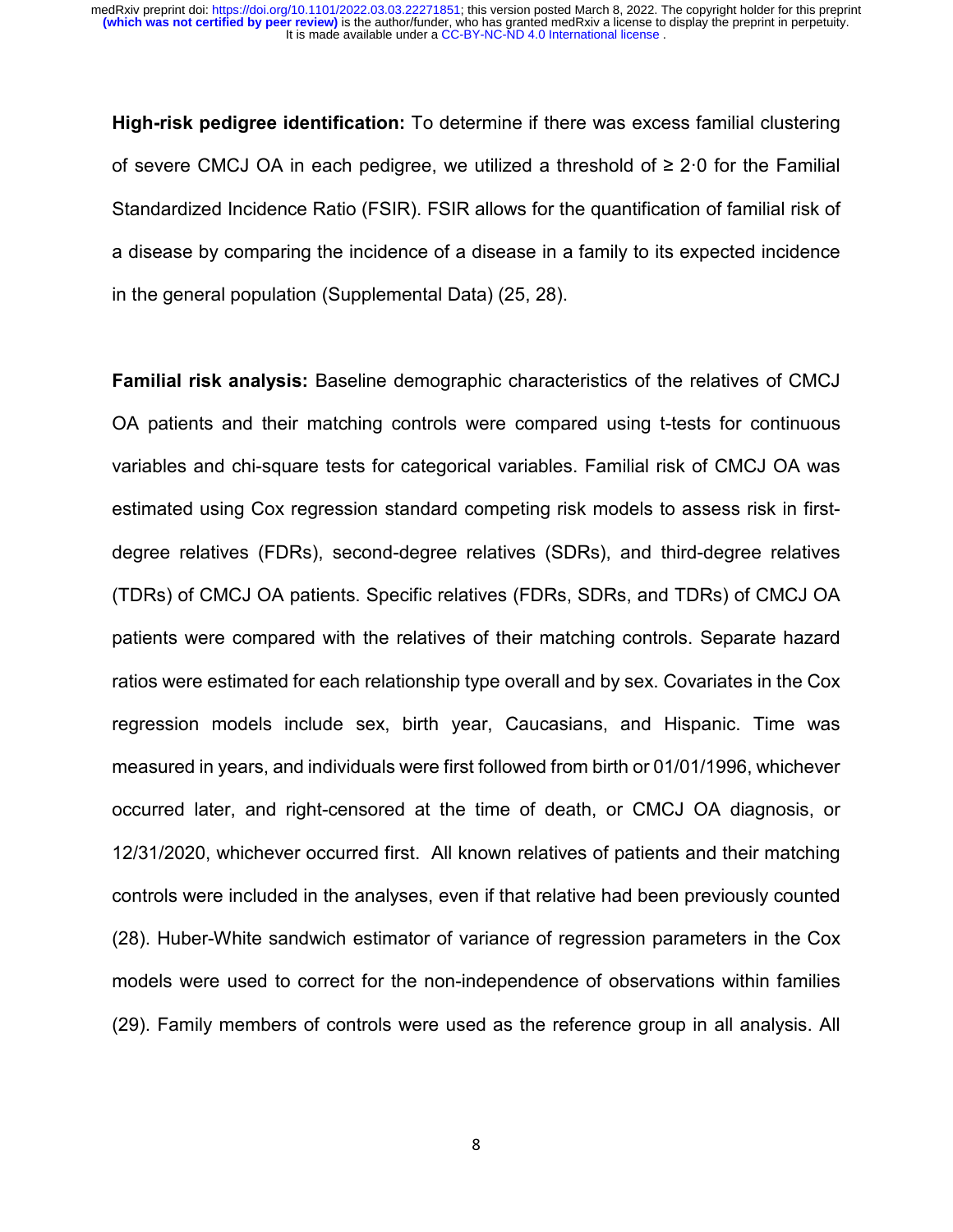statistical tests were two-sided, and a P-value <0·05 was considered statistically significant.

**Risk factor analysis:** Baseline demographic characteristics of CMCJ OA patients and their matching controls were compared using t-tests for continuous variables and chisquare tests for categorical variables. Risk factors (Supplemental Table S1 for ICD-9/10 codes) were assessed using conditional logistic regression models. All statistical tests were two-sided, and a P-value <0·05 was considered statistically significant. Odds ratios and 95% CI were calculated.

**Age- and sex-specific standardized incidence rates:** All individuals included in the study had a known birth year, informative sex, and resided in Utah any time between 1996 and 2020. Demographic characteristics of CMCJ OA patients and the unaffected population were compared using t-tests for continuous variables and chi-square tests for categorical variables. Age-standardized incidence rates by sex were calculated using the direct method. Person-years were calculated for CMCJ OA patients and the unaffected population. Each patient contributed 1 person-year for every year lived in Utah from 1996 until first diagnosis with CMCJ OA. Each unaffected individual contributed 1 person year for every year lived in Utah from 1996 to 2021. The female-to-male incidence ratios and 95% confidence intervals were estimated assuming log-normal distribution for 9 age groups.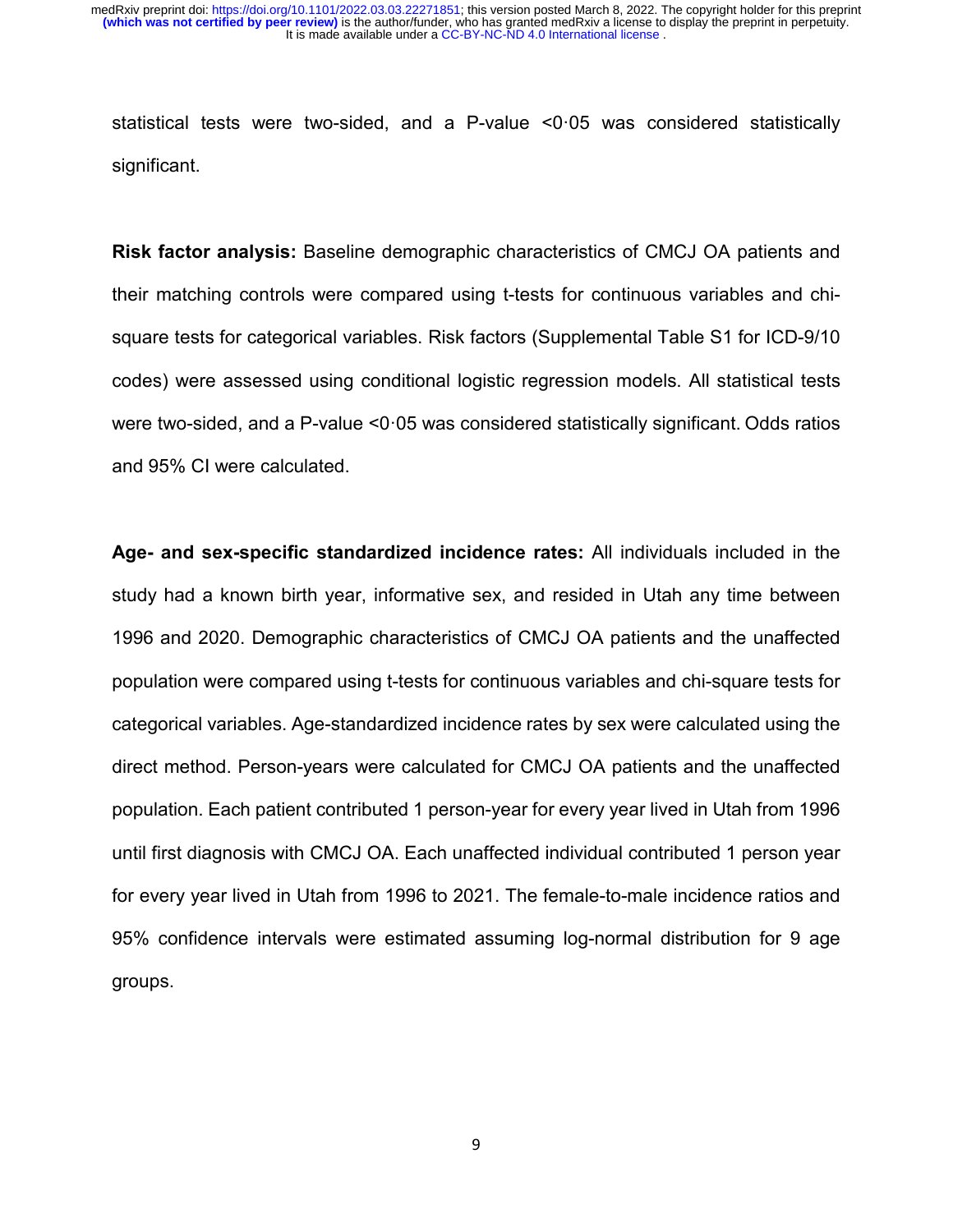**Whole exome sequencing and analysis:** Whole exome sequencing (WES) and analysis was performed as previously described (Supplemental Data) (24).

#### **Results**

**Identification and demographic detail of the severe CMCJ OA cohort:** We applied a strict definition of CMCJ OA to identify individuals with potentially severe forms of CMCJ OA. We define 'severe' CMCJ OA as having been diagnosed and undergone a surgical procedure (CMC fusion or arthroplasty). Using the described coding strategy (Methods and Supplemental Data), we searched 7,311,712 UPDB records and identified 4707 individuals with severe CMCJ OA. Mean birth year of the CMCJ OA cohort was 1950 (± 10·3), 76·1% were female, and 86·9% of individuals were white (Supplemental Table S2). We performed manual chart review on a random subset of 25 individuals to verify the CMCJ OA diagnosis (see Supplemental Data and Supplemental Figure S1), and found that all 25 individuals had a verifiable CMCJ OA diagnosis confirmed by radiographic evidence.

**Identification of high-risk pedigrees:** To test if there is significant familial clustering of severe CMCJ OA in our cohort, we analyzed cases with severe CMCJ OA that linked to a pedigree using the Familial Standardized Incidence Ratio (FSIR) calculation(28). We identified 550 unrelated, multigenerational, high-risk pedigrees that had at least 4 living members in the UPDB and an increased clustering of severe CMCJ OA, defined by a FSIR  $\geq$  2.0 (p-value < 0.05). Of the 550 high-risk pedigrees, the FSIR ranged from 2.03  $-21.08$  (mean  $3.4 \pm SD$  1.8). Founder birth year, number of descendants, number of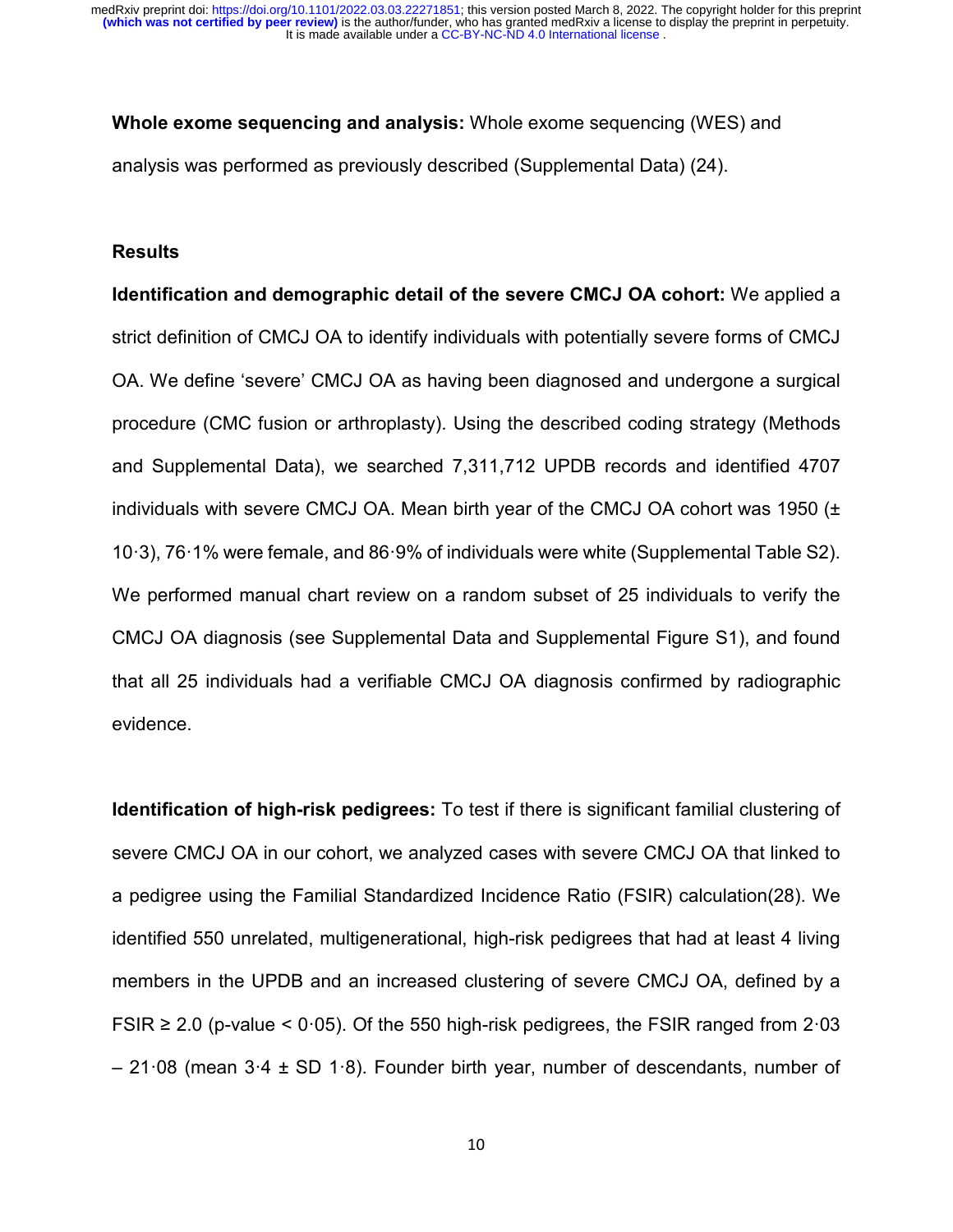affected individuals, and FSIR values are indicated for 10 representative high-risk pedigrees in Table 1. Figure 1 illustrates two multigenerational high-risk pedigrees. One pedigree has at least 20 known affected individuals and a FSIR of 2·1 (Figure 1A) and another has at least 4 known affected individuals and a FSIR of 4·6 (Figure 1B). The identification of high-risk pedigrees indicates significant familial clustering of severe CMCJ OA in our cohort.

**Familial risk:** To determine whether there is an increased risk of CMCJ OA among closely related individuals, we examined the relative risk of developing CMCJ OA in first- , second-, and third-degree relatives (demographics of the population listed in Supplemental Table S3). The risk of developing CMCJ OA was approximately 3·66-fold greater in first-degree relatives of both sexes of patients compared to controls (RR, 3·66 [95% CI, 2·73 - 4·9], P < 0.001), while males and females had a different magnitude of risk; males: RR= 6·26 [95% CI 3·72-10·56], P < 0.001; females: RR=3·17 [95% CI 2.30- 4·36], P < 0.001) (Table 2). We were unable to detect a significant elevated risk of CMCJ OA in second-degree relatives. For third-degree relatives, we saw a slight increase in relative risk for CMCJ OA development in both sexes (RR  $1.19$  [95% CI,  $1.01$ -1 $.40$ ], P = 0·043), but more significantly in males (RR=1·39 [CI 1·02-1·90], P = 0·038) (Table 2). Together with the familial clustering of severe CMCJ OA, these data indicate a genetic component to the disease.

**Age-standardized sex-specific incidence rates of severe CMCJ OA:** OA in general is more prevalent in females, and the same has been reported for CMCJ OA, with almost three quarters of affected individuals identified as female (1, 2, 30). To determine if there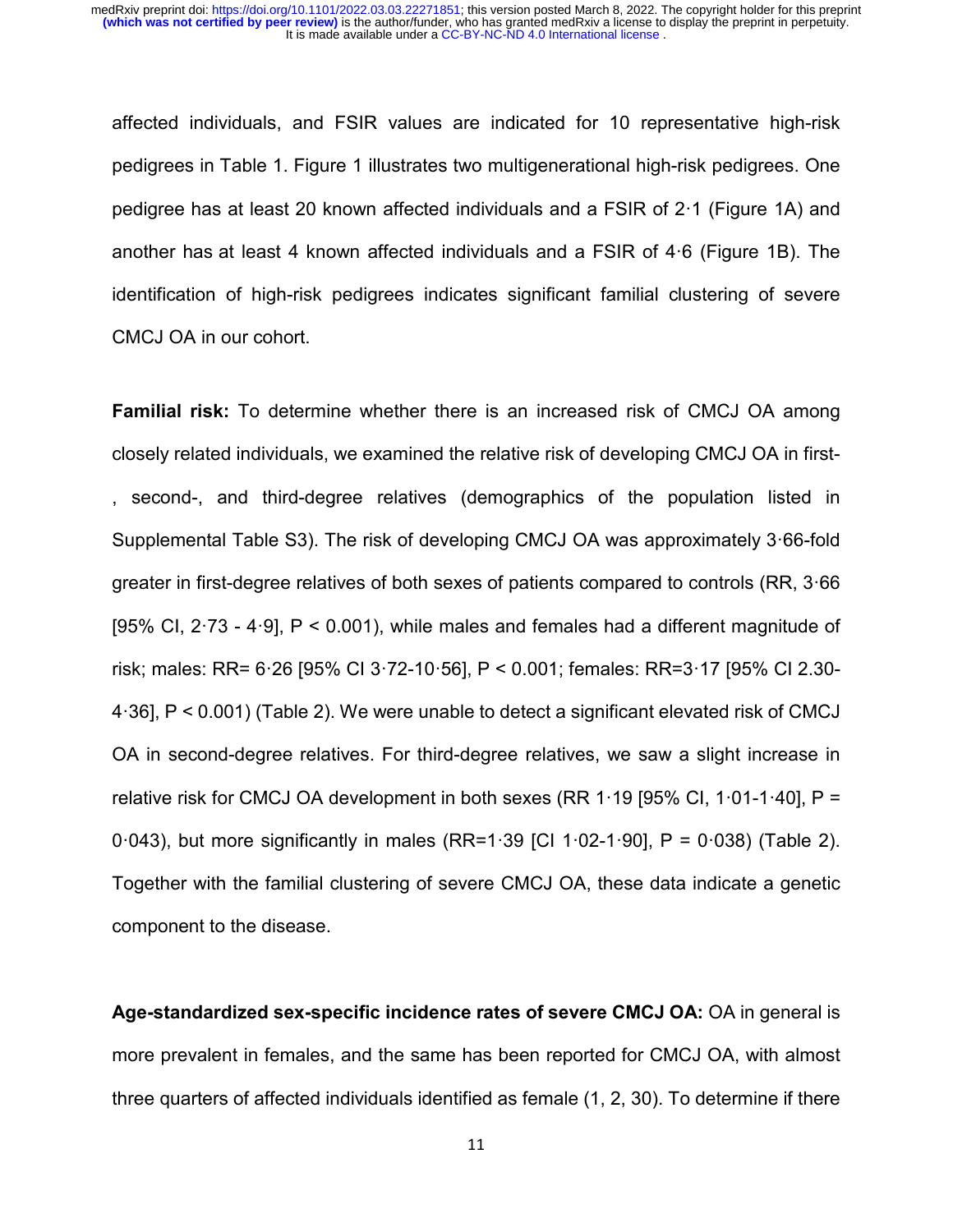is an age and sex bias associated with severe CMCJ OA, we examined age-standardized sex-specific incidence rates in our cohort from 1996-2020. We found a significant association of sex and age with severe CMCJ OA in our cohort. Of 6,083,729 unaffected individuals and 4,540 CMCJ OA cases, a higher proportion of cases were female (76·3% of CMCJ OA cases versus 48·7% of controls), and were older (mean ± SD birth year 1950·3 ± 10·3 for CMCJ OA cases and 1980·2 ± 24·6 for controls) (P <0·001) (Supplemental Table 4). We also determined that females had a significantly higher rate of severe CMCJ OA from the ages of 30–89 years compared to males, with the highest female-to-male incidence ratio being 4·68 (95% CI 4·07–5·37) in the age group 50–59 years (Table 3). Our results indicate that being female of advanced age is a significant risk factor for severe CMCJ OA.

**Risk factors associated with severe CMCJ OA:** The risk factors that contribute to severe CMCJ OA are unknown. We analyzed several risk factors to determine if they are associated with severe CMCJ OA in our cohort. We focused on risk factors that have previously been linked to osteoarthritis and hand OA (see Supplemental Table S1 for risk factor diagnostic codes) (30-32). We examined the association of severe CMCJ OA with obesity, diabetes, tobacco use, alcohol use, and being related to an individual diagnosed with and surgically treated for CMCJ OA (to the third degree) in the same cohort used for the age- and sex-specific analysis. We examined the relative risk of the above risk factors independently in males and females while adjusting for demographic features (race and ethnicity), and diabetes (see Methods and Supplemental Table 3). When adjusting for diabetes, obesity was identified as a risk factor for males (RR of  $1.59$  [95% CI  $1.36$ -1.86])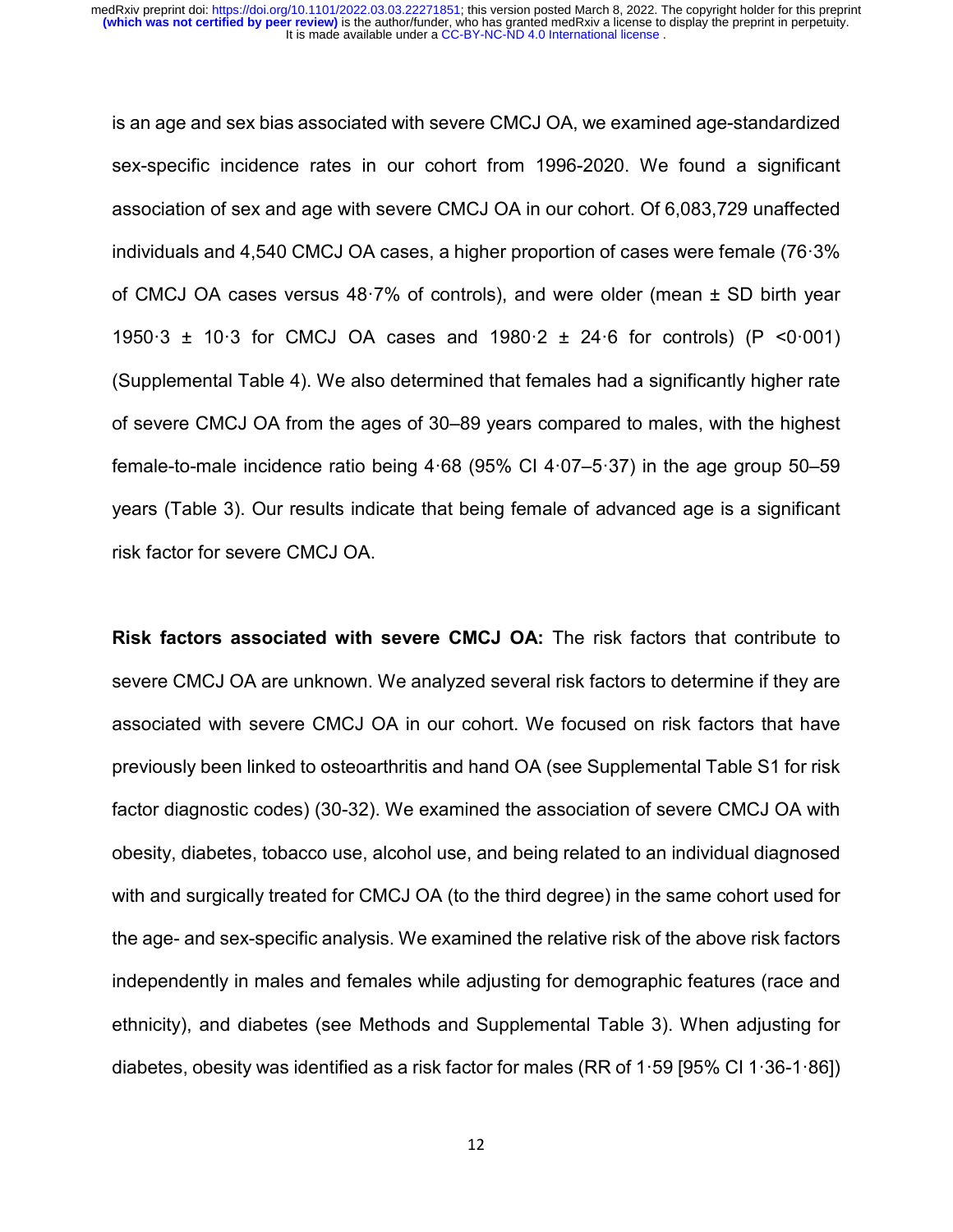and females (RR 1·27 [95% CI 1·16-1·38])· Tobacco use was a risk factor for both sexes (males: RR 1·29 [95% CI 1·12-1·49]; females: RR 1·45 [95% CI 1·33-1·59]) (Table 4). Independent of diabetes, having a first-degree relative (males: RR 3·73 [95% CI 2·39- 5·83]; females: RR 3·26 [95% CI 2·50-4·26]) or a third-degree relative (males: RR 1·62 [95% CI 1·18-2·23]) with severe CMCJ OA was a significant risk factor (Table 4). We find the same risk factors when not adjusting for diabetes (Table 4). Our analyses indicate that Hispanics are slightly less likely to develop CMCJ OA (RR 0·85 [95% CI 0·78-0·93] - non-white vs white for both sexes, irrespective of adjustment for diabetes) (Supplemental Table S5). These data indicate that obesity, diabetes, tobacco use, and having a first- and third-degree relative with severe CMCJ OA are all significant risk factors for severe CMCJ OA.

#### **Chondroitin Synthase-3 is a candidate CMCJ OA gene**

A major limitation to the development of disease modifying OA therapies is a lack of targets. To identify genes that are major risk factors for development of severe CMCJ OA, we analyzed the exomes of one unaffected and five affected individuals from a family in which CMCJ OA segregated as an apparent autosomal dominant trait (Figure 2a, b). Following our previously published genomic analysis pipeline (24) using pVAAST in conjunction with Phevor2 and ANNOVAR, we identified a rare coding variant in Chondroitin Synthase-3 (PVAAST: p-value = 4·7x10-5; LOD 1·5; PHEVOR score: 4·1, final rank = 5) (*CHSY3*; NM\_175856: exon3:c.G1885A:p.G629R, rs145272862, MAF 0·0001312) (Figure 2c). The rs145272862 SNP results in the non-synonymous substitution of an invariant glycine (in the vertebrate lineage) to an arginine in the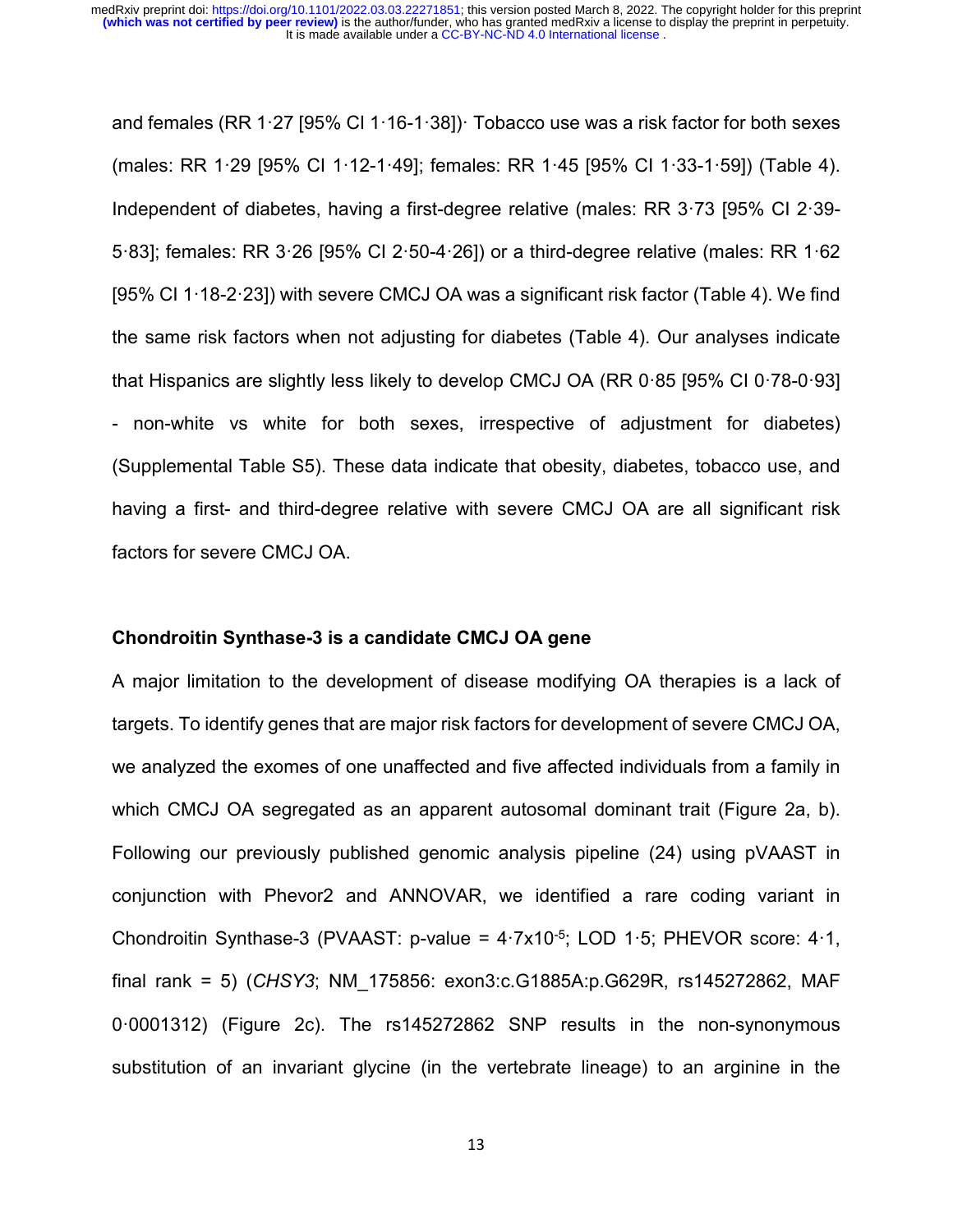chondroitin N-acetylgalactosaminyltransferase domain of CHSY3. CHSY3 is a glycosyltransferases involved in initiation and elongation of the of the chondroitin sulfate glycosaminoglycan side chains on a core protein (33), including the major chondroitin sulfate proteoglycan of cartilage, Aggrecan (ACAN). Identification of a CHSY3 coding variant in a CMCJ OA family suggests that alterations in chondroitin sulfate proteoglycans, which include ACAN, may be a major risk factor for CMCJ OA.

#### **Discussion**

In this study, we leveraged a unique statewide medical genetics resource, the UPDB, to identify a cohort of individuals diagnosed with severe CMCJ OA. Previous studies primarily focused on CMCJ OA cohorts defined by radiographic evidence of OA, which does not correlate with symptomatic severity (5, 11). Our study focuses on a unique population of CMCJ OA individuals; those with symptoms severe enough to require surgical management of symptoms (CMC fusion or arthroplasty). From this cohort of individuals with severe CMCJ OA we have i) identified 550 unrelated high-risk pedigrees demonstrating familial enrichment severe CMCJ OA, ii) determined that first- and thirddegree relatives of an individual with severe CMCJ OA is at approximately 3·66-fold and 1·19-fold increased risk of developing the disease, respectively, iii) determined that age, sex, obesity, tobacco-use, and having a first- or third-degree relative with severe CMCJ OA are significant risk factors associated with the disease, and iv) and identified a rare, dominantly segregating coding variant in *CHSY3* as a candidate gene for CMCJ OA. In sum, these data suggest that both genetic and physiological factors contribute to the development of severe CMCJ OA in a large population-based cohort.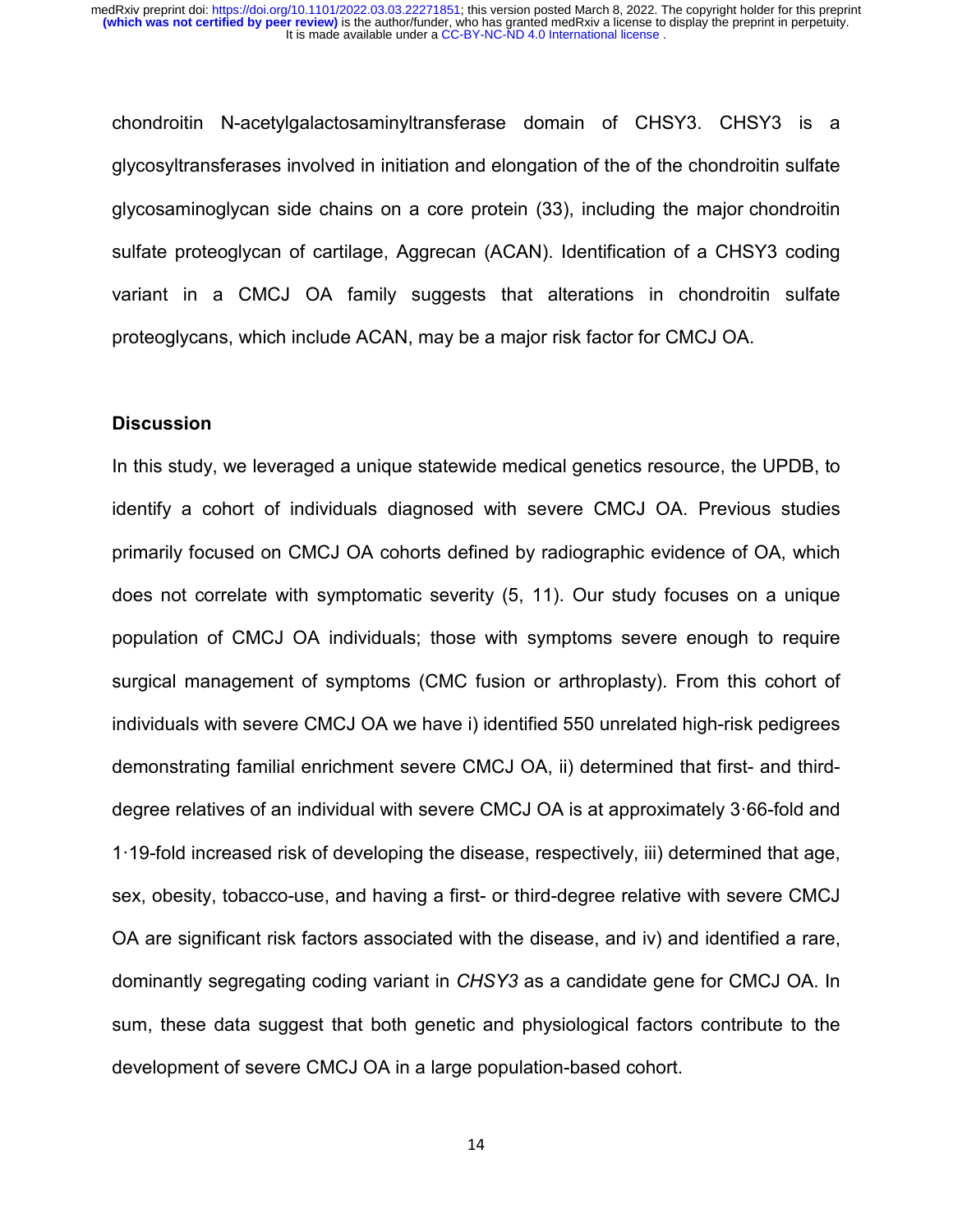The risk factors in our surgical CMCJ OA cohort is consistent with other studies that have examined risk factors for CMCJ OA in other populations (2, 5-7, 9, 10, 16). Although prior studies have associated tobacco use with less hand OA (31), to our knowledge this is the first-time tobacco use has been associated with increased risk of CMCJ OA. It is unclear what the mechanistic link is between tobacco use and surgery in our cohort. Awareness of these comorbidities may help guide the clinical diagnosis of this condition in at-risk populations, particularly those with affected family members, and assist in the identification of individuals who are unlikely to do well with non-operative treatment. The mechanisms by which environmental and physiological risk factors interact with an individual's genetic background to contribute to CMCJ OA remains to be elucidated.

CMCJ OA is highly heritable (14-16), yet few coding variants have been definitively linked to CMCJ OA (17, 18, 20-22, 34). Using the UPDB enabled us to discover a rare coding variant in a high-risk pedigree, a potentially powerful way to define pathways with a determinant effect on disease development (23, 24, 35, 36). To our knowledge, our study is the first to identify a large number of multigenerational severe CMCJ OA pedigrees, determine relative risk among relatives and identify a coding variant associated with CMCJ OA. Identification of causal gene variants in these families will inform us about pathways that contribute to CMCJ OA when disrupted.

To begin to define these pathways, we performed genomic analyses on a high-risk pedigree and identified a rare, dominantly segregating coding variant (rs145272862,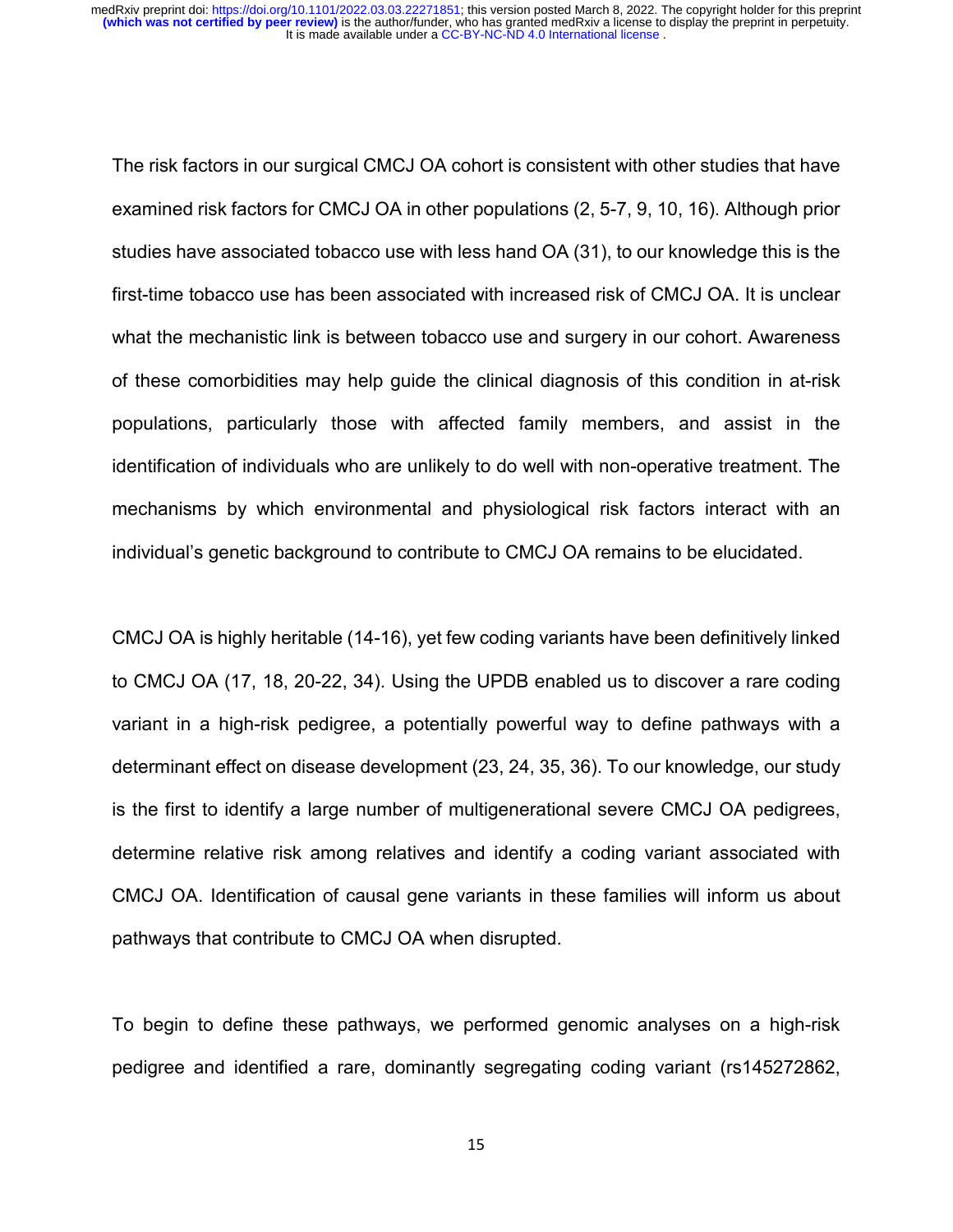c.G1885A:p.G629R) in *CHSY3*. CHYS3 is a glycosyltransferases that initiates and adds chondroitin sulfate glycosaminoglycan side chains to a core protein to from a functional proteoglycan (33). The variant is predicted to be damaging and is located in a highly conserved amino acid in the enzymatic domain of CHSY3 (Figure 2), although functional studies are needed to define the effect of the variant on protein function. One hypothesis is the disease allele reduces chondroitin N-acetylgalactosaminyltransferase activity of CHSY3, thereby limiting initiation or elongation of chondroitin sulfate glycosaminoglycan side chains to the core protein. Aggrecan (ACAN) is the major chondroitin sulfate proteoglycan in cartilage, and loss of chondroitin sulfate concentration and reduction of side chain length is associated with OA severity (37). A reduction in CHSY3 activity may alter the chondroitin sulfate glycosaminoglycan content of ACAN, thereby leading to the initiation of cartilage catabolism and onset of OA. Consistent with this, mice lacking Chsy3 display intervertebral disc degeneration, including loss of *Acan* expression and increased expression of catabolic factors in nucleus pulposus tissue (38). Modification of the chondroitin core protein is a recurrent risk factor for OA as loci containing other enzymes (CHST11 and CHST2) in the pathway have been identified in OA GWAS (20, 39), making this pathway an appealing candidate for therapeutic intervention. Genomic analysis of additional independent families will determine if *CHSY3* (or other pathway members) is recurrently disrupted in CMCJ OA. Characterization of the disease allele in animal models will provide insight into the biological mechanism of how disruption of CHSY3 activity leads to the onset and progression of OA.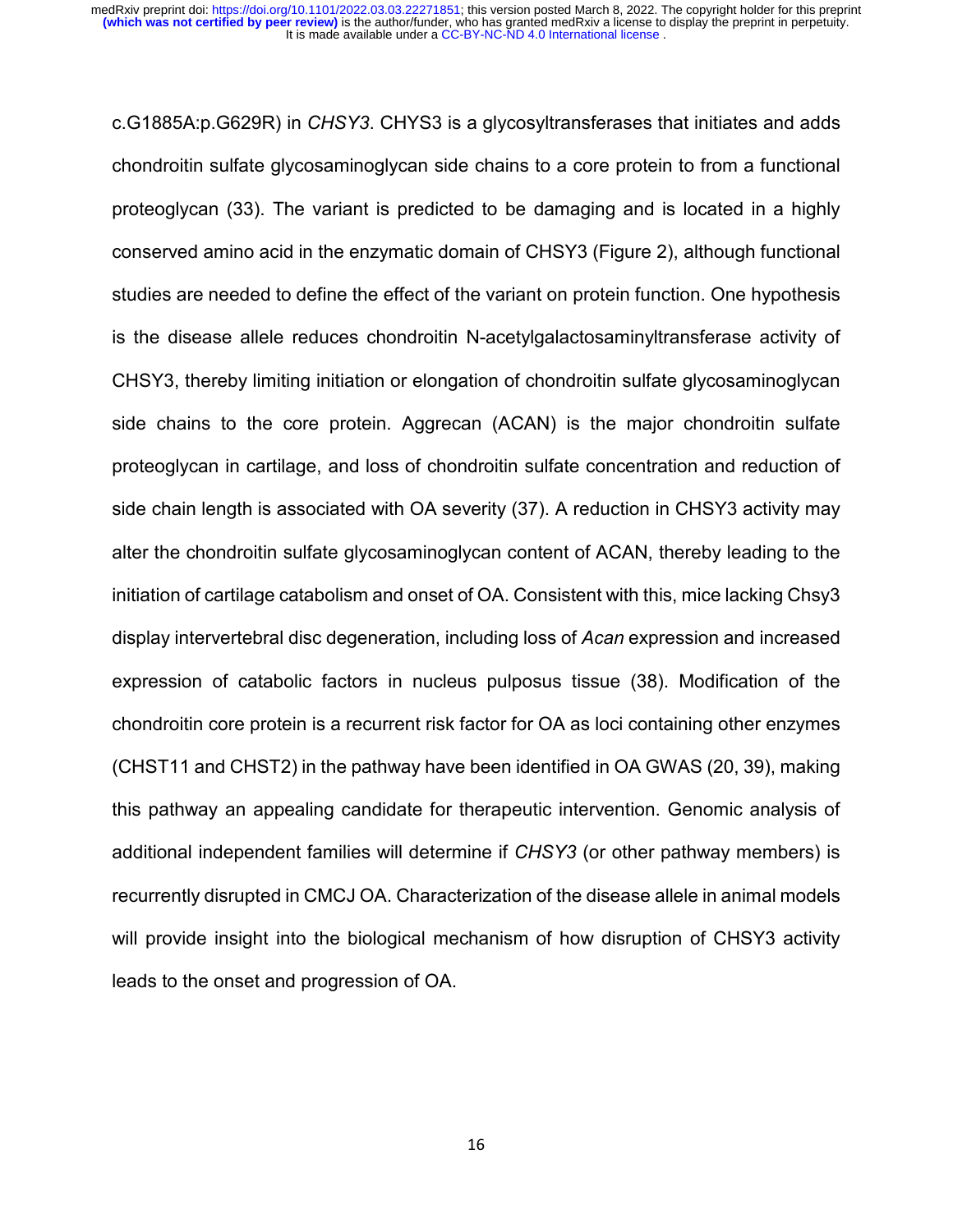Our study has several limitations. Our definition of 'severe' CMCJ OA (requiring surgical intervention) may be dependent on several factors. There are no concrete indications for CMCJ OA surgery other than pain and disability that is severe enough (in the patient's perspective), alongside 'failure' of conventional nonoperative treatment (splinting > 6 weeks, NSAIDs, steroid injection). In addition, there is conflicting literature regarding the relationship between radiographic severity and level of pain and disability. While it is possible that disease/radiographic severity and clinical severity may not be related, this definition allows us to focus on a specific CMCJ OA cohort that has not previously been studied and makes identifying families with the phenotype unambiguous. The relative risk and FSIR calculations are likely underestimates for CMCJ OA due to several factors. First, our cohort was limited to individuals identified through medical coding and our analysis can only identify individuals diagnosed in Utah. We are thus missing individuals diagnosed out of state and affected individuals who have not sought medical care. Because of these factors, our analyses are likely an underrepresentation of CMCJ OA, and in high-risk pedigrees we consider individuals without a CMCJ OA diagnosis as 'affection status unknown' until we can definitively determine if they are unaffected or affected. We have a small number of ethnic minorities in our study, which reflects the overall population of Utah. While we detected significant differences in risk factors in this population, given the small number of individuals we are cautious not to over interpret this data until a larger cohort can be studied.

In sum, our data indicate that both genetic and physiological factors contribute to the development of severe CMCJ OA in a large population-based cohort. We can use high-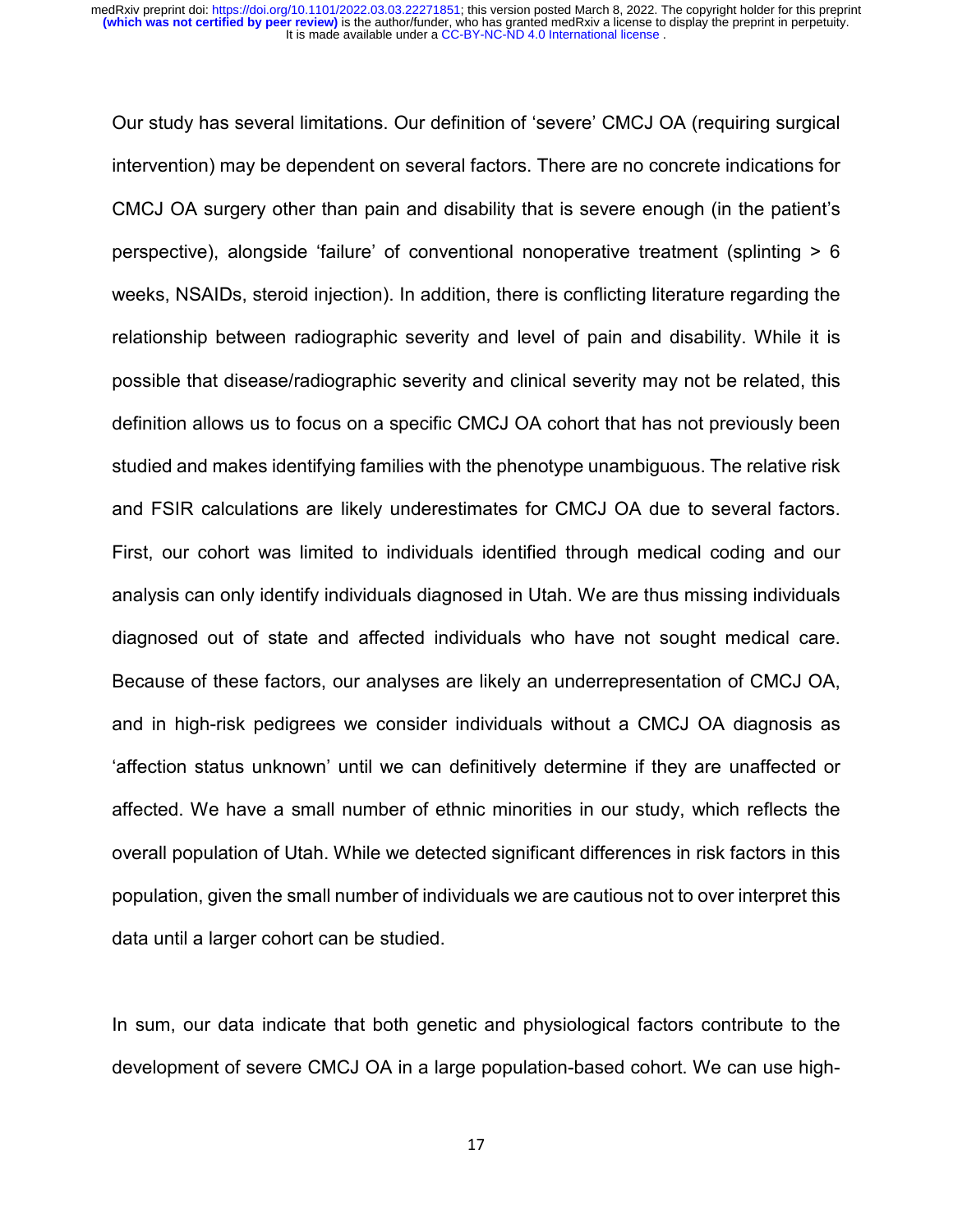risk pedigrees to identify genes and pathways that are major susceptibility factors, which may provide significant insight into therapeutic intervention and may be useful biomarkers for early diagnosis for CMCJ OA.

**Funding:** This study was funded by the Skaggs Foundation for Research (MJJ and NHK), the Arthritis National Research Foundation (MJJ), the Utah Genome Project (MJJ and NHK), and National Institutes of Health R21AG063534-01A1 (MJJ). The UPDB is supported by the Pedigree and Population Resource, the Program in Personalized Health and Center for Clinical and Translational Science, and the National Cancer Institute at the National Institutes of Health grant P30 CA2014.

**Contributors:** CMG, NHK, and MJJ conceived and designed the study, analyzed data, and wrote the manuscript. HM and KAN analyzed data and contributed to writing of the manuscript. ZY, JLT, CH, and TB analyzed data and provided feedback on the manuscript.

# **Conflicts of Interest:** None.

**Data Sharing:** Data are available upon request.

**Acknowledgements:** We would like to thank the individuals who participated in this research.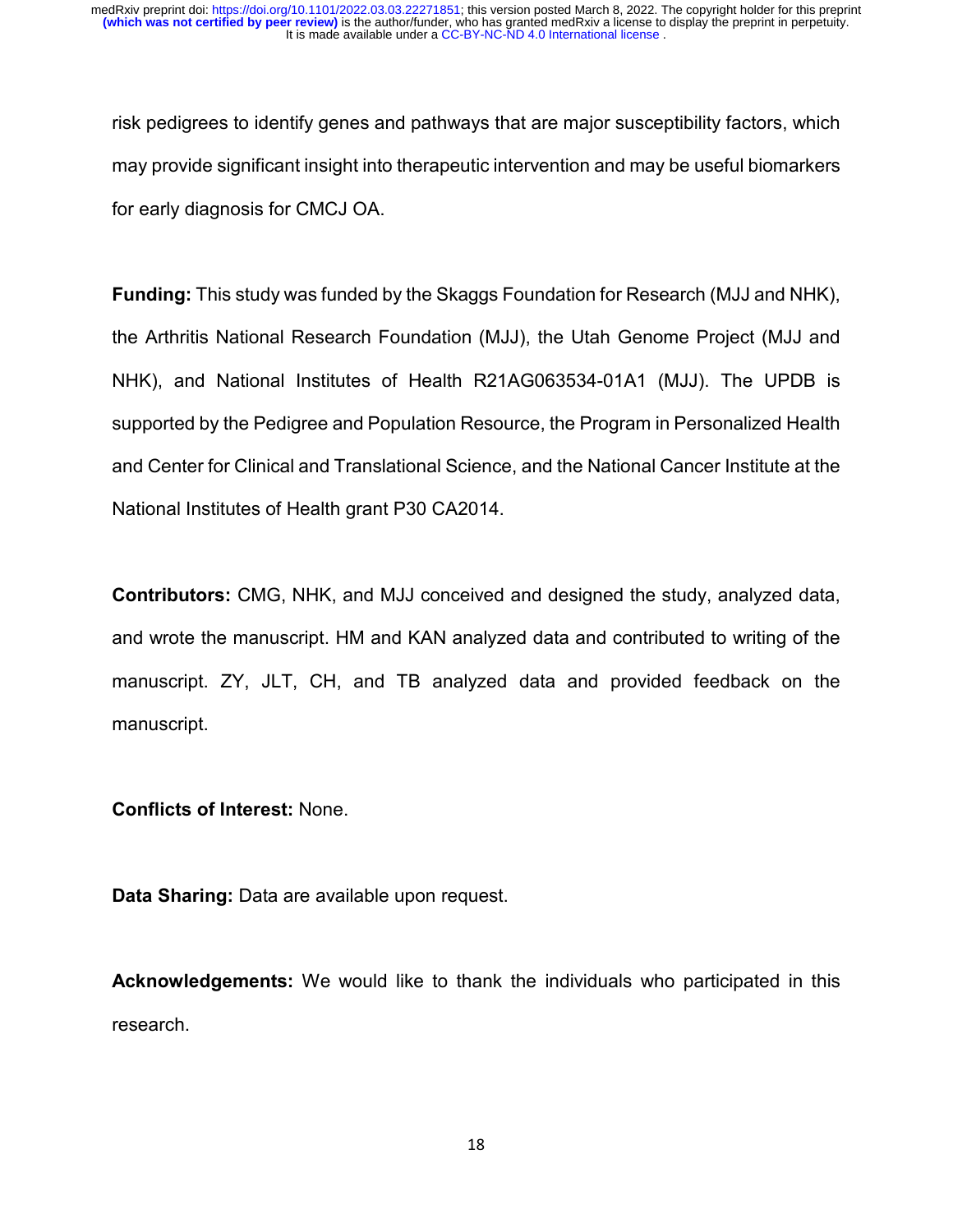# **References**

1. Marshall M, Watt FE, Vincent TL, Dziedzic K. Hand osteoarthritis: clinical phenotypes, molecular mechanisms and disease management. Nat Rev Rheumatol. 2018;14(11):641-56.

2. Kloppenburg M, Kwok WY. Hand osteoarthritis--a heterogeneous disorder. Nat Rev Rheumatol. 2011;8(1):22-31.

3. Kloppenburg M, van Beest S, Kroon FPB. Thumb base osteoarthritis: A hand osteoarthritis subset requiring a distinct approach. Best Pract Res Clin Rheumatol. 2017;31(5):649-60.

4. Gillis J, Calder K, Williams J. Review of thumb carpometacarpal arthritis classification, treatment and outcomes. Can J Plast Surg. 2011;19(4):134-8.

5. Zhang Y, Niu J, Kelly-Hayes M, Chaisson CE, Aliabadi P, Felson DT. Prevalence of symptomatic hand osteoarthritis and its impact on functional status among the elderly: The Framingham Study. Am J Epidemiol. 2002;156(11):1021-7.

6. Moriatis Wolf J, Turkiewicz A, Atroshi I, Englund M. Prevalence of doctordiagnosed thumb carpometacarpal joint osteoarthritis: an analysis of Swedish health care. Arthritis Care Res (Hoboken). 2014;66(6):961-5.

7. Wilder FV, Barrett JP, Farina EJ. Joint-specific prevalence of osteoarthritis of the hand. Osteoarthritis Cartilage. 2006;14(9):953-7.

8. Jonsson H, Valtysdottir ST, Kjartansson O, Brekkan A. Hypermobility associated with osteoarthritis of the thumb base: a clinical and radiological subset of hand osteoarthritis. Ann Rheum Dis. 1996;55(8):540-3.

9. Jonsson H, Eliasson GJ, Jonsson A, Eiriksdottir G, Sigurdsson S, Aspelund T, et al. High hand joint mobility is associated with radiological CMC1 osteoarthritis: the AGES-Reykjavik study. Osteoarthritis Cartilage. 2009;17(5):592-5.

10. Rydberg M, Dahlin LB, Gottsater A, Nilsson PM, Melander O, Zimmerman M. High body mass index is associated with increased risk for osteoarthritis of the first carpometacarpal joint during more than 30 years of follow-up. RMD open. 2020;6(3).

11. Halilaj E, Moore DC, Patel TK, Ladd AL, Weiss AP, Crisco JJ. Early osteoarthritis of the trapeziometacarpal joint is not associated with joint instability during typical isometric loading. J Orthop Res. 2015;33(11):1639-45.

12. Ramos YF, Meulenbelt I. Implementation of Functional Genomics for Bench-to-Bedside Transition in Osteoarthritis. Curr Rheumatol Rep. 2015;17(8):53.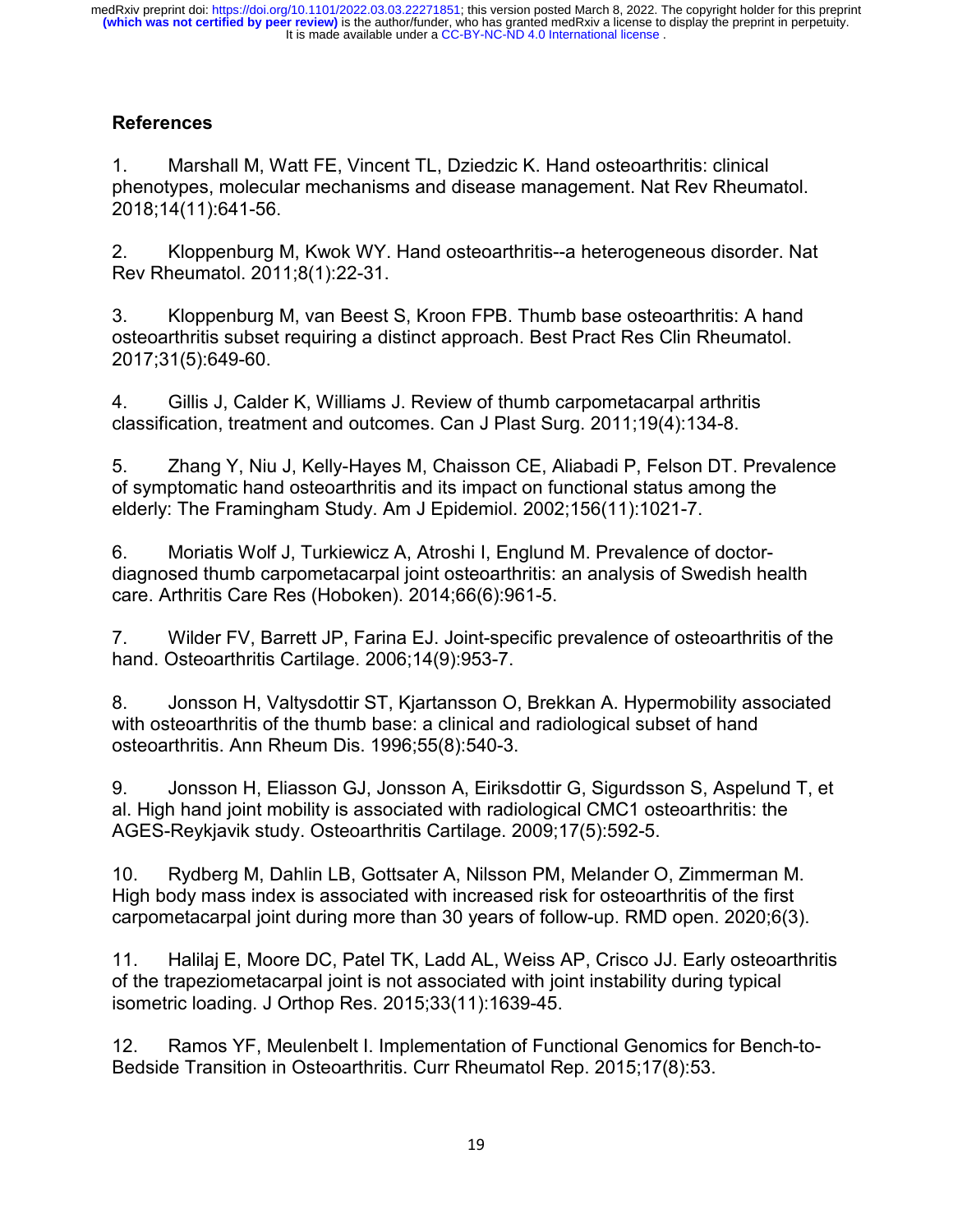13. Thysen S, Luyten FP, Lories RJ. Targets, models and challenges in osteoarthritis research. Dis Model Mech. 2015;8(1):17-30.

14. Hirsch R, Lethbridge-Cejku M, Hanson R, Scott WW, Jr., Reichle R, Plato CC, et al. Familial aggregation of osteoarthritis: data from the Baltimore Longitudinal Study on Aging. Arthritis Rheum. 1998;41(7):1227-32.

15. Spector TD, Cicuttini F, Baker J, Loughlin J, Hart D. Genetic influences on osteoarthritis in women: a twin study. Bmj. 1996;312(7036):940-3.

16. Jonsson H, Manolescu I, Stefansson SE, Ingvarsson T, Jonsson HH, Manolescu A, et al. The inheritance of hand osteoarthritis in Iceland. Arthritis Rheum. 2003;48(2):391-5.

17. Stefansson SE, Jonsson H, Ingvarsson T, Manolescu I, Jonsson HH, Olafsdottir G, et al. Genomewide scan for hand osteoarthritis: a novel mutation in matrilin-3. Am J Hum Genet. 2003;72(6):1448-59.

18. Boer CG, Yau MS, Rice SJ, Coutinho de Almeida R, Cheung K, Styrkarsdottir U, et al. Genome-wide association of phenotypes based on clustering patterns of hand osteoarthritis identify WNT9A as novel osteoarthritis gene. Ann Rheum Dis. 2020.

19. Hunter DJ, Demissie S, Cupples LA, Aliabadi P, Felson DT. A genome scan for joint-specific hand osteoarthritis susceptibility: The Framingham Study. Arthritis Rheum. 2004;50(8):2489-96.

20. Boer CG, Hatzikotoulas K, Southam L, Stefansdottir L, Zhang Y, Coutinho de Almeida R, et al. Deciphering osteoarthritis genetics across 826,690 individuals from 9 populations. Cell. 2021;184(18):4784-818 e17.

21. den Hollander W, Boer CG, Hart DJ, Yau MS, Ramos YFM, Metrustry S, et al. Genome-wide association and functional studies identify a role for matrix Gla protein in osteoarthritis of the hand. Ann Rheum Dis. 2017;76(12):2046-53.

22. Styrkarsdottir U, Thorleifsson G, Helgadottir HT, Bomer N, Metrustry S, Bierma-Zeinstra S, et al. Severe osteoarthritis of the hand associates with common variants within the ALDH1A2 gene and with rare variants at 1p31. Nat Genet. 2014;46(5):498- 502.

23. Ramos YF, Bos SD, van der Breggen R, Kloppenburg M, Ye K, Lameijer EW, et al. A gain of function mutation in TNFRSF11B encoding osteoprotegerin causes osteoarthritis with chondrocalcinosis. Ann Rheum Dis. 2015;74(9):1756-62.

24. Jurynec MJ, Sawitzke AD, Beals TC, Redd MJ, Stevens J, Otterud B, et al. A hyperactivating proinflammatory RIPK2 allele associated with early-onset osteoarthritis. Hum Mol Genet. 2018;27(13):2406.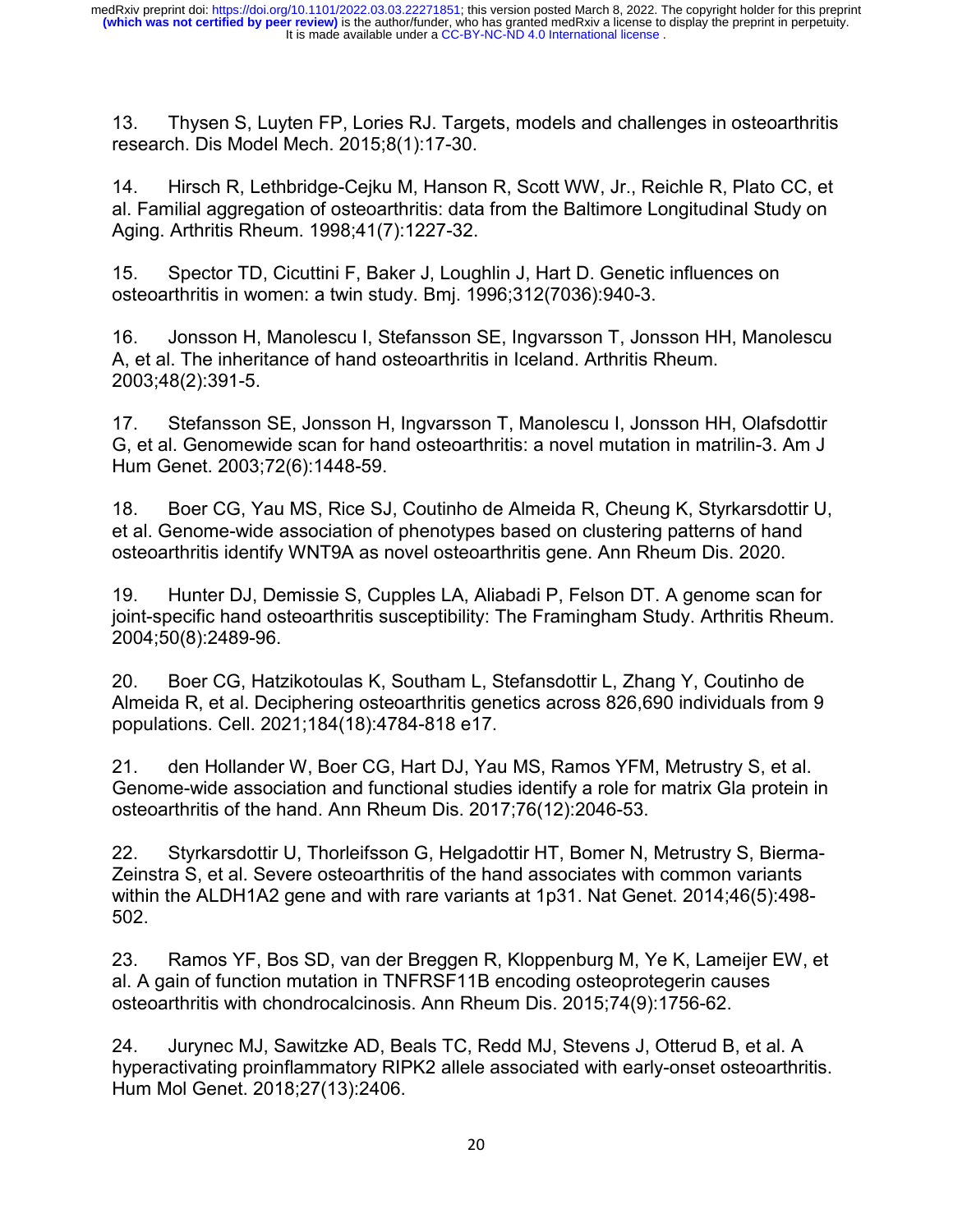25. Kazmers NH, Meeks HD, Novak KA, Yu Z, Fulde GL, Thomas JL, et al. Familial clustering of erosive hand osteoarthritis in a large statewide cohort. Arthritis Rheumatol. 2020.

26. Freund MK, Burch KS, Shi H, Mancuso N, Kichaev G, Garske KM, et al. Phenotype-Specific Enrichment of Mendelian Disorder Genes near GWAS Regions across 62 Complex Traits. Am J Hum Genet. 2018;103(4):535-52.

27. Kazmers NH, Yu Z, Barker T, Abraham T, Romero R, Jurynec MJ. Evaluation for Kienbock Disease Familial Clustering: A Population-Based Cohort Study. J Hand Surg Am. 2020;45(1):1-8 e1.

28. Kerber RA. Method for calculating risk associated with family history of a disease. Genet Epidemiol. 1995;12(3):291-301.

29. Williams RL. A note on robust variance estimation for cluster-correlated data. Biometrics. 2000;56(2):645-6.

30. Haugen IK, Englund M, Aliabadi P, Niu J, Clancy M, Kvien TK, et al. Prevalence, incidence and progression of hand osteoarthritis in the general population: the Framingham Osteoarthritis Study. Ann Rheum Dis. 2011;70(9):1581-6.

31. Haugen IK, Magnusson K, Turkiewicz A, Englund M. The Prevalence, Incidence, and Progression of Hand Osteoarthritis in Relation to Body Mass Index, Smoking, and Alcohol Consumption. J Rheumatol. 2017;44(9):1402-9.

32. Marshall M, Peat G, Nicholls E, van der Windt D, Myers H, Dziedzic K. Subsets of symptomatic hand osteoarthritis in community-dwelling older adults in the United Kingdom: prevalence, inter-relationships, risk factor profiles and clinical characteristics at baseline and 3-years. Osteoarthritis Cartilage. 2013;21(11):1674-84.

33. Yada T, Sato T, Kaseyama H, Gotoh M, Iwasaki H, Kikuchi N, et al. Chondroitin sulfate synthase-3. Molecular cloning and characterization. J Biol Chem. 2003;278(41):39711-25.

34. Aubourg G, Rice SJ, Bruce-Wootton P, Loughlin J. Genetics of osteoarthritis. Osteoarthritis Cartilage. 2021.

35. Ruault V, Yauy K, Fabre A, Fradin M, Van-Gils J, Angelini C, et al. Clinical and Molecular Spectrum of Nonsyndromic Early-Onset Osteoarthritis. Arthritis Rheumatol. 2020.

36. Sliz E, Taipale M, Welling M, Skarp S, Alaraudanjoki V, Ignatius J, et al. TUFT1, a novel candidate gene for metatarsophalangeal osteoarthritis, plays a role in chondrogenesis on a calcium-related pathway. PloS one. 2017;12(4):e0175474.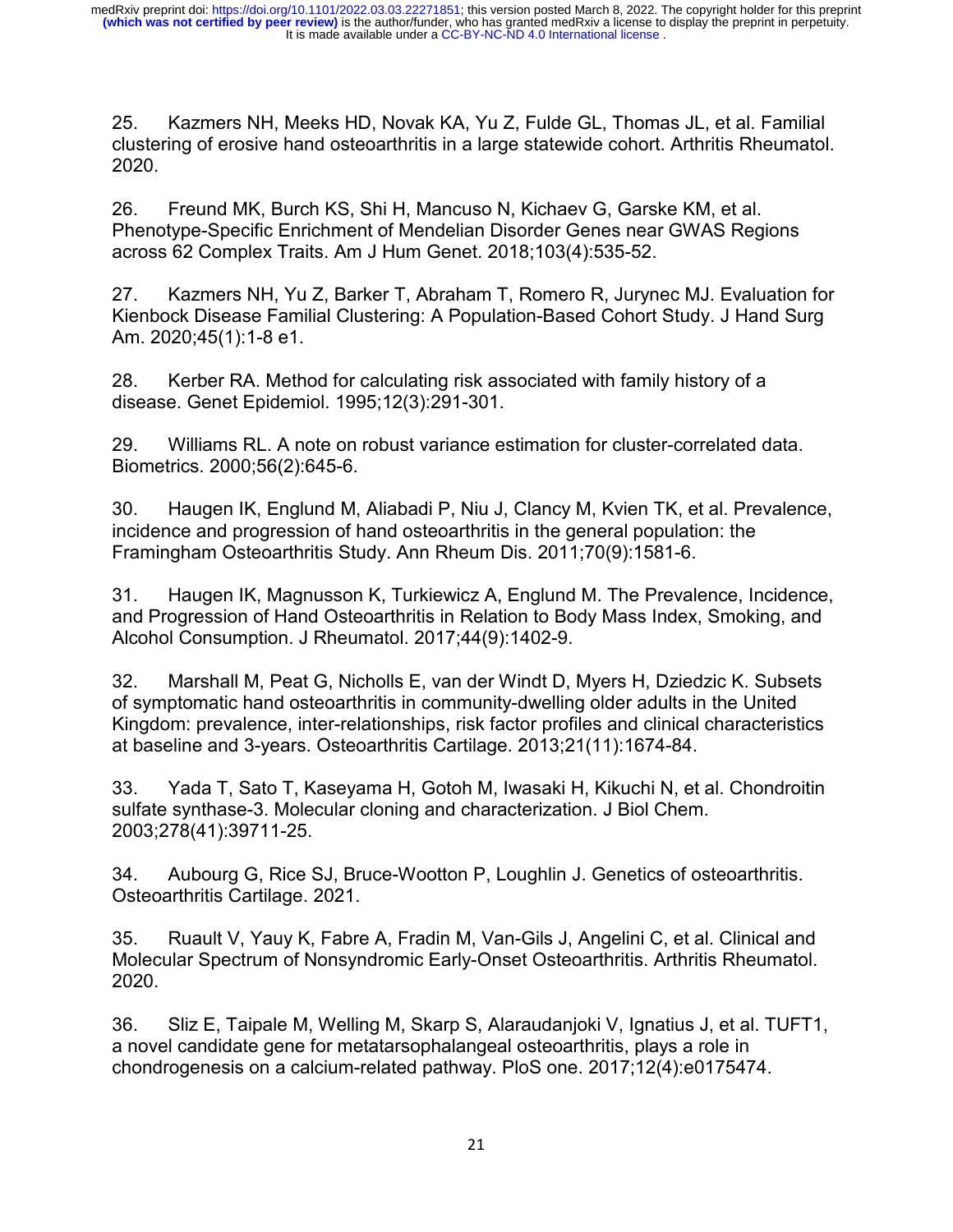37. Ishimaru D, Sugiura N, Akiyama H, Watanabe H, Matsumoto K. Alterations in the chondroitin sulfate chain in human osteoarthritic cartilage of the knee. Osteoarthritis Cartilage. 2014;22(2):250-8.

38. Wei L, Cao P, Xu C, Zhong H, Wang X, Bai M, et al. Chondroitin synthase-3 regulates nucleus pulposus degeneration through actin-induced YAP signaling. FASEB J. 2020;34(12):16581-600.

39. arc OC, arc OC, Zeggini E, Panoutsopoulou K, Southam L, Rayner NW, et al. Identification of new susceptibility loci for osteoarthritis (arcOGEN): a genome-wide association study. Lancet. 2012;380(9844):815-23.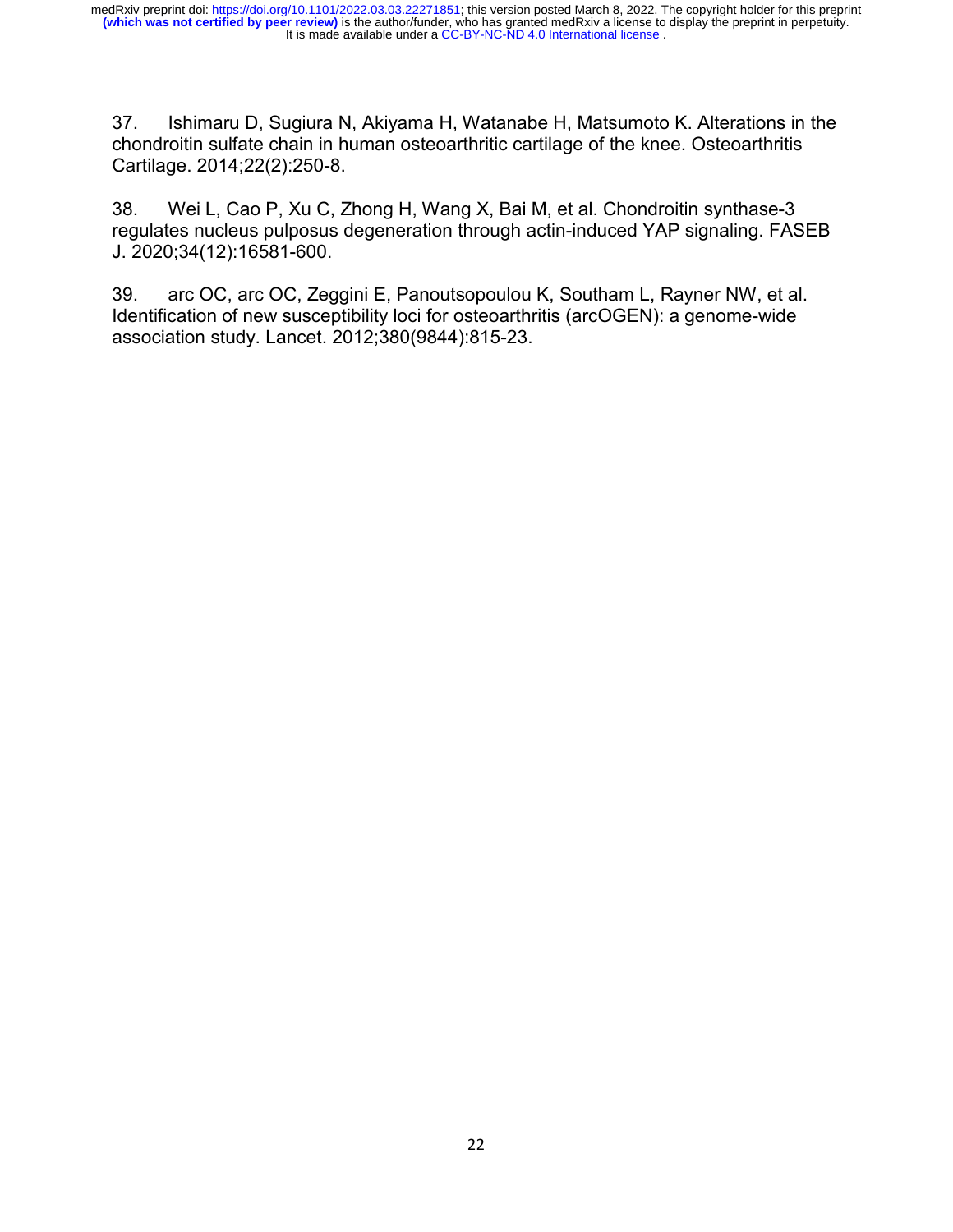# **Figure Legends**

**Figure 1** – High-risk thumb carpometacarpal joint osteoarthritis pedigrees. (A,B) Examples of two high-risk pedigrees segregating severe CMCJ OA identified from the Utah Population Database. Circles = females, squares = males, slash = deceased. Filled circles/squares = affected individuals; open circles/squares = individuals with unknown affection status. C, D E, and F indicate subjects for whom radiographs are shown. FSIR of pedigree A is 2.1 and pedigree B is 4.6. (C-F) Hand radiographs of individuals in the pedigrees shown in A and B.

**Figure 2** – A dominant *CHSY3* mutation segregates with thumb carpometacarpal joint osteoarthritis. (A) Family 1 pedigree. Severe CMCJ OA segregates as an apparent autosomal dominant trait. Arrow marks the proband (II-2). The founder (deceased, I-0) was not genotyped, but had a medical history of CMCJ OA. Exomes were sequenced from 2 generations of the family (individuals II-1-4 and III-5 and 6). All affected individuals genotyped (II-1-4 and III-6) were heterozygous for the rare variant (rs145272862) and the unaffected individual (III-5) genotyped was homozygous for the reference allele. (B) Right hand radiograph of the proband demonstrating CMCJ OA. (C) Schematic diagram of the CHSY3 protein indicating the transmembrane domain (TM) and the chondroitin Nacetylgalactosaminyltransferase domain and the location of the p.Gly629Arg mutation in the catalytic domain.

#### **Table Legends**

**Table 1** – High-Risk Pedigrees with Excess Familial Clustering of Thumb Carpometacarpal Joint Osteoarthritis. The familial standardized incidence ratio (FSIR) and p-values were calculated according to the method of Kerber(28).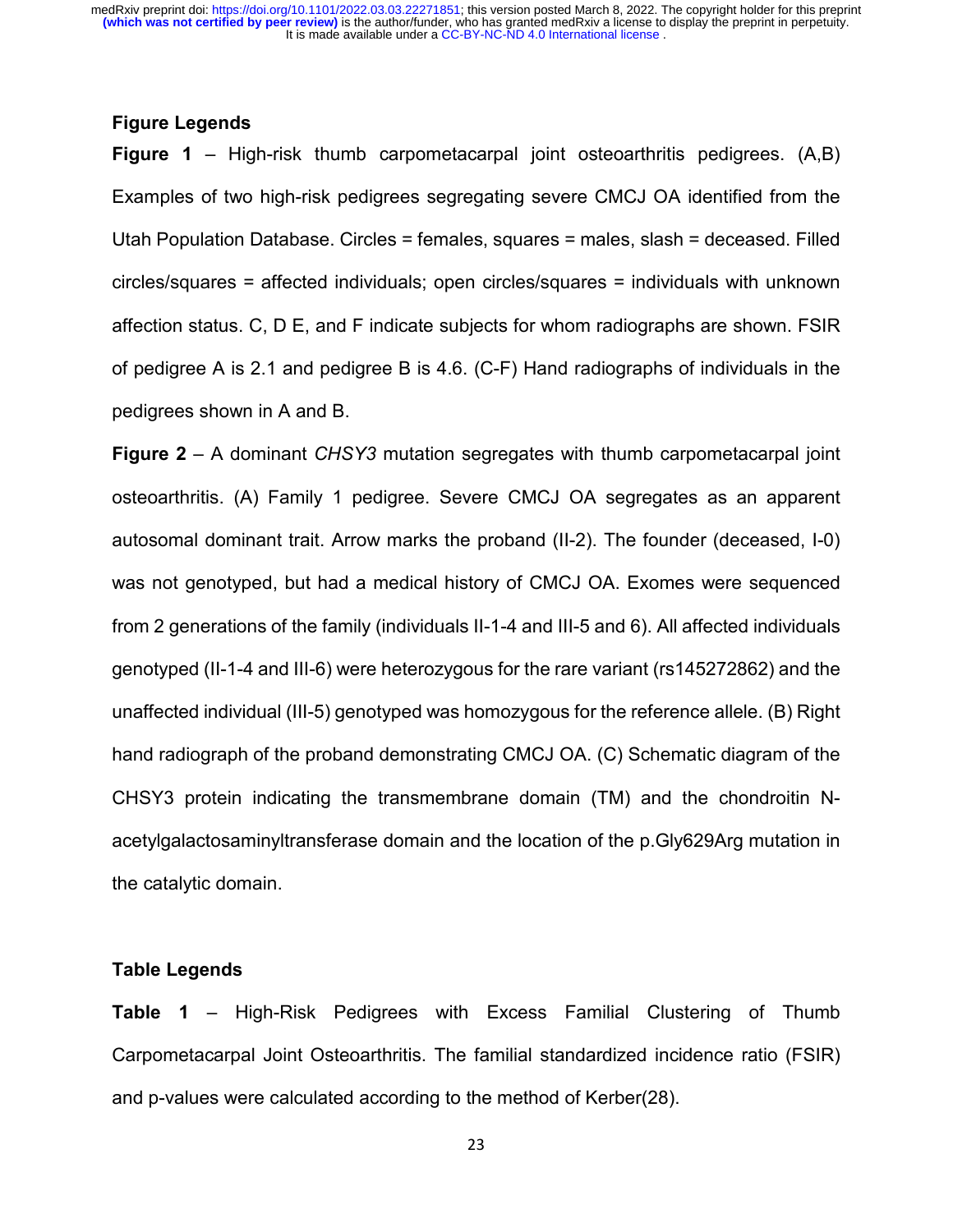**Table 2** – Increased Familial Risk of Thumb Carpometacarpal Joint Osteoarthritis.

**Table 3** – Age-Specific Incidence Rates of Thumb Carpometacarpal Joint Osteoarthritis by Sex and Female-to-Male Incidence Ratios.

**Table 4** – Risk Factors Associated with of Thumb Carpometacarpal Joint Osteoarthritis.

**Supplemental Figure S1** – Hand Radiographs of Individuals in the Thumb Carpometacarpal Joint Osteoarthritis Cohort. Each image represents a unique individual.

**Supplemental Table S1** – Identification of Risk Factors Using Diagnostic Coding.

**Supplemental Table S2** – Demographic Characteristics of Individuals Diagnosed with Thumb Carpometacarpal Joint Osteoarthritis and Matching Controls.

**Supplemental Table S3** – Demographic Characteristics of Relatives of Thumb Carpometacarpal Joint Osteoarthritis Patients and Matching Controls.

**Supplemental Table S4** – Demographic Characteristics of Study Population Used for Age-Standardized Sex-Specific Incidence Rates of Thumb Carpometacarpal Joint Osteoarthritis.

**Supplemental Table S5** – Race and Ethnicity as Risk Factors for Thumb Carpometacarpal Joint Osteoarthritis.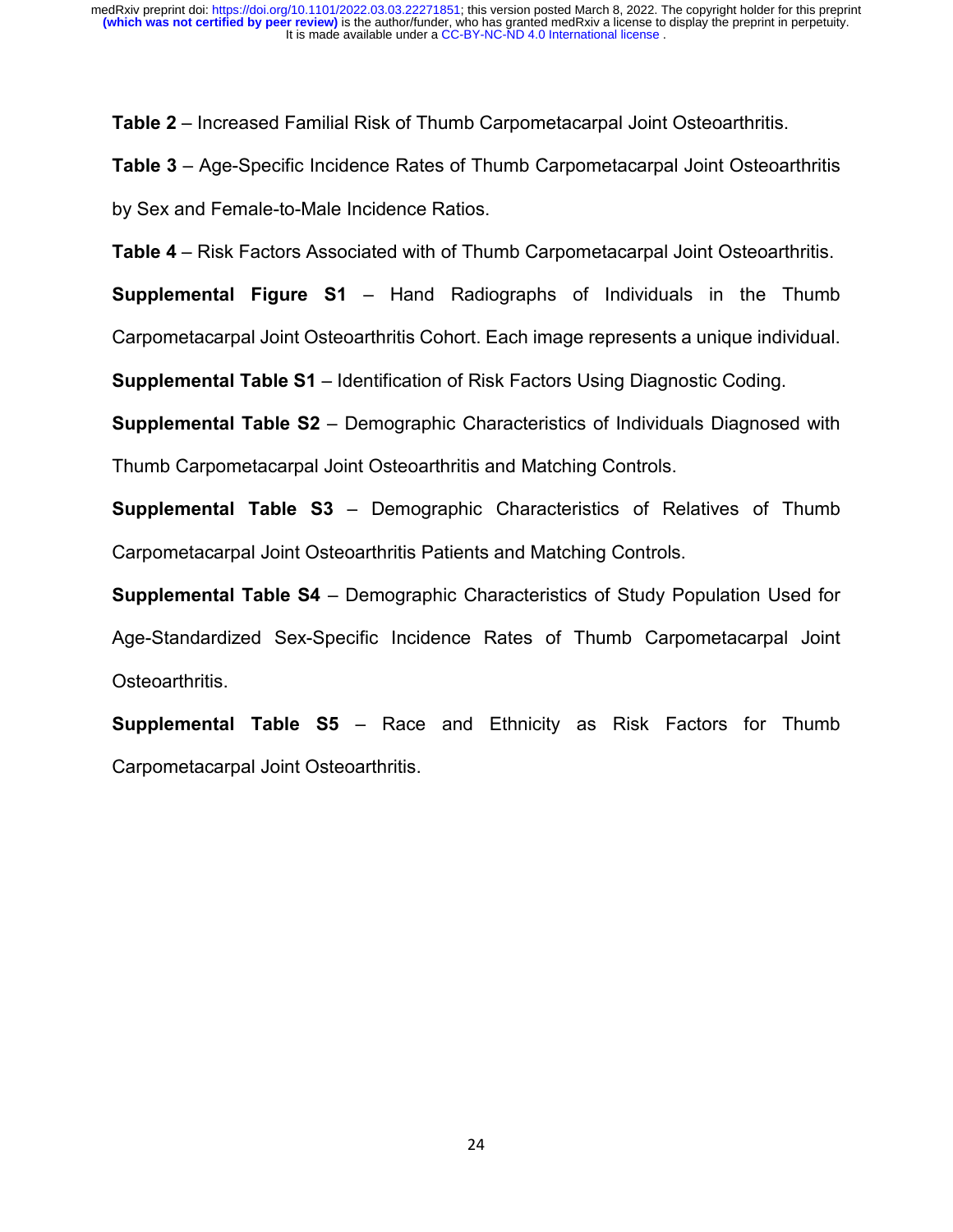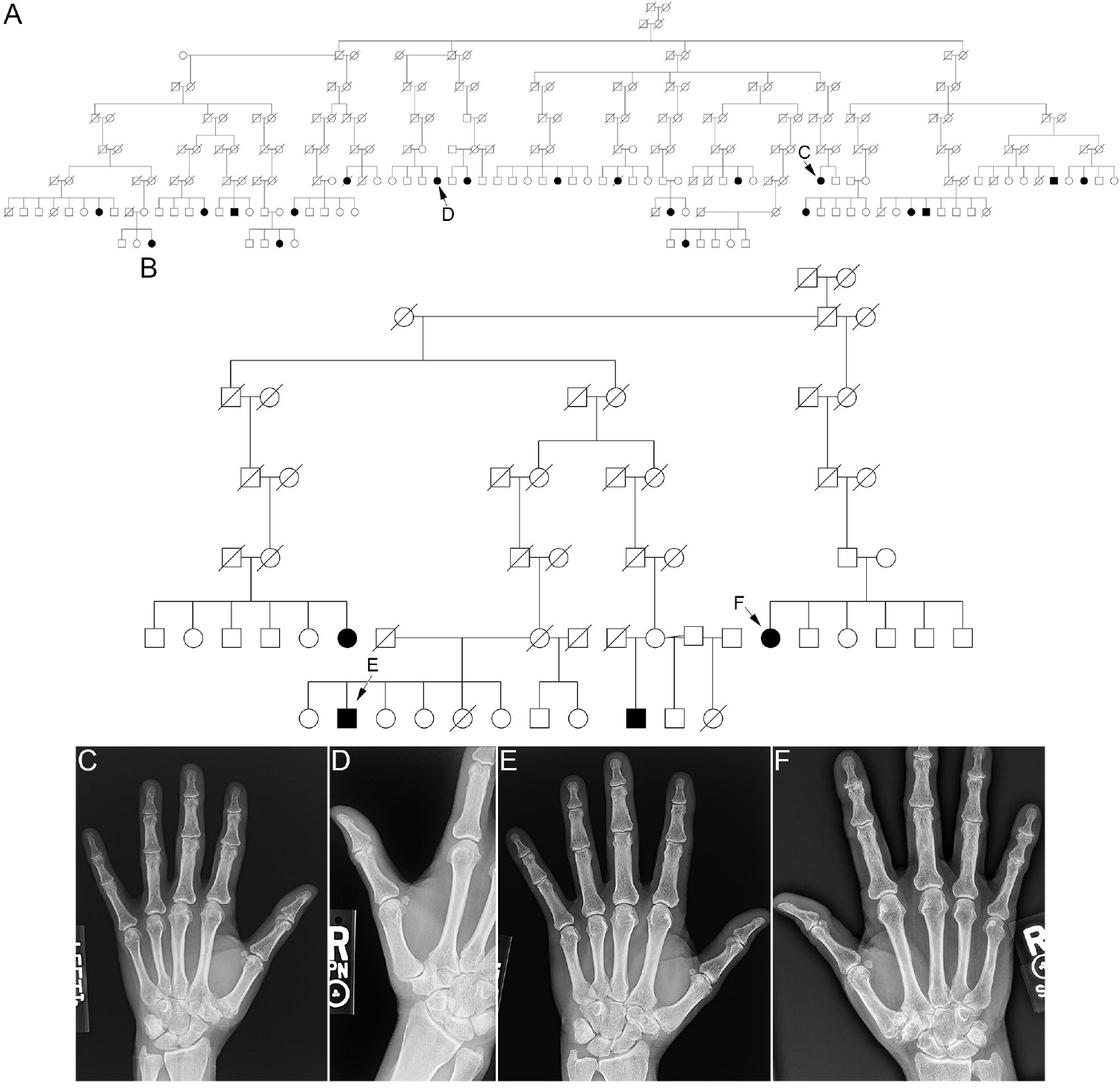



p.Gly629Arg

 $\overline{\phantom{0}}$ 

chondroitin N-acetylgalactosaminyltransferase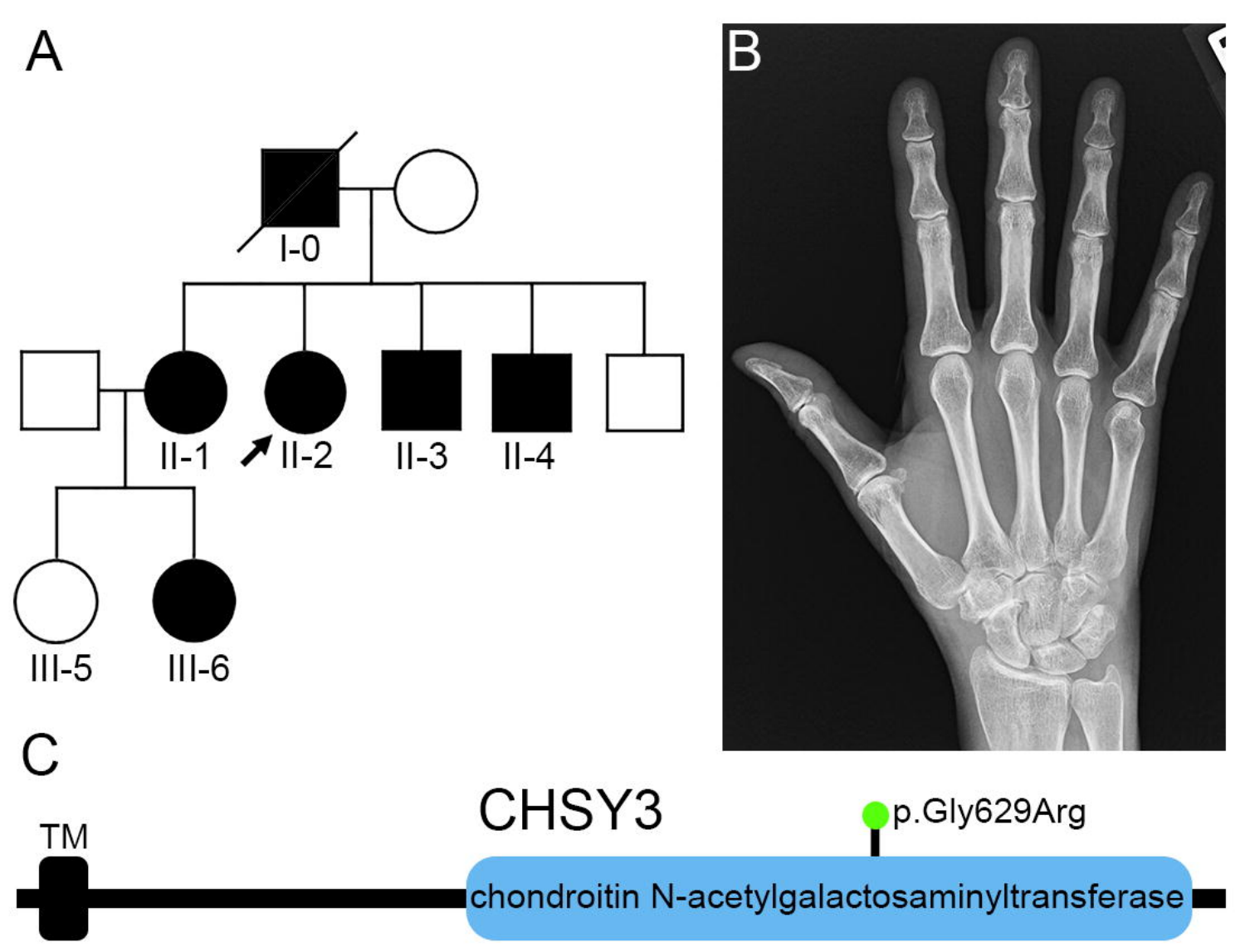# Table 1 - High-Risk Pedigrees with Excess Familial Clustering of Thumb Carpometacarpal Joint Osteoarthritis

| <b>Founder Birth Year</b> | Number of<br><b>Descendants</b> | Number of<br><b>Affected</b><br><b>Individuals</b> | $FSIR*$  |
|---------------------------|---------------------------------|----------------------------------------------------|----------|
| 1766*                     | 22,460                          | 20                                                 | $2 - 1$  |
| 1740                      | 22,450                          | 24                                                 | $2 - 1$  |
| 1788                      | 16,344                          | 19                                                 | $2 -$    |
| 1761                      | 11,909                          | 15                                                 | $3 - 7$  |
| 1754                      | 5,105                           | 12                                                 | $4 - 1$  |
| 1788                      | 4,628                           | 8                                                  | $6 - 3$  |
| 1815                      | 1,127                           | 7                                                  | $7 - 8$  |
| 1783                      | 2,228                           | 6                                                  | $9 - 1$  |
| 1809                      | 979                             | 5                                                  | $12 - 5$ |
| 1848                      | 525                             | 4                                                  | $21 - 1$ |

\*indicates pedigree represented in Figure 1A. # indicates that all FSIR P-values are P < 0·05.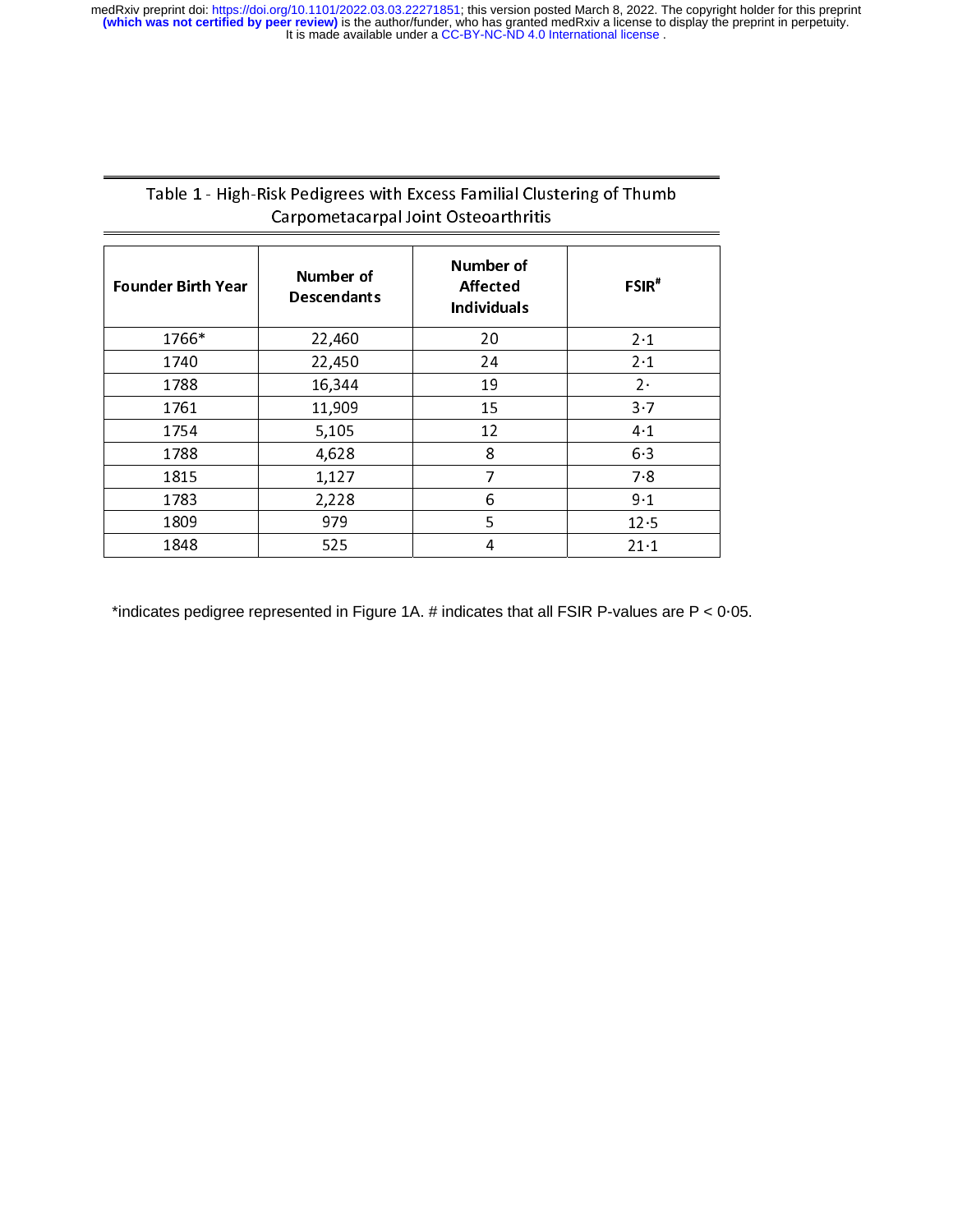# Table 2 - Increased Familial Risk of Thumb Carpometacarpal Joint **Osteoarthritis**

#### Both Sexes

|                    | N of      | N of      | Р.      | Relative    | 95% CL | 95% CI |
|--------------------|-----------|-----------|---------|-------------|--------|--------|
|                    | relatives | relatives | value   | <b>Risk</b> | Lower  | Upper  |
|                    | of CMCJ   | of        |         |             | Limit  | Limit  |
|                    | OA cases  | matching  |         |             |        |        |
|                    |           | controls  |         |             |        |        |
| Had a FDR with CMC | 145       | 195       | 0.000   | 3.66        | 2.73   | 4.90   |
| Had a SDR with CMC | 44        | 167       | 0 1 9 7 | 1 2 5       | 0.89   | 176    |
| Had a TDR with CMC | 207       | 775       | 0 0 4 3 | 1.19        | 1 0 1  | 1.40   |
|                    |           |           |         |             |        |        |

#### **Male**

|                    | N of      | N of      | Р.    | Relative    | 95% CL | 95% CI |
|--------------------|-----------|-----------|-------|-------------|--------|--------|
|                    | relatives | relatives | value | <b>Risk</b> | Lower  | Upper  |
|                    | of CMCJ   | οf        |       |             | Limit  | Limit  |
|                    | OA cases  | matching  |       |             |        |        |
|                    |           | controls  |       |             |        |        |
| Had a FDR with CMC | 39        | 30        | 0.000 | 6.26        | 3.72   | 1056   |
| Had a SDR with CMC |           | 30        | 0.808 | 1.11        | 048    | 2.55   |
| Had a TDR with CMC | 60        | 190       | 0.038 | 1 3 9       | 1.02   | 1.90   |
|                    |           |           |       |             |        |        |

#### Female

|                     | N of                 | N of      | Р.      | Relative    | 95% CI   | 95% CI |
|---------------------|----------------------|-----------|---------|-------------|----------|--------|
|                     | relatives            | relatives | value   | <b>Risk</b> | Lower    | Upper  |
|                     | of CMCJ              | οf        |         |             | Limit    | Limit  |
|                     | OA cases             | matching  |         |             |          |        |
|                     |                      | controls  |         |             |          |        |
| Had a FDR with CMC  | 106                  | 165       | 0.000   | 3.17        | 2.30     | 4 3 6  |
| Had a SDR with CMC  | 37                   | 137       | 0 1 9 2 | 1 2 8       | 088      | 186    |
| Had a TDR with CMC  | 147                  | 585       | 0.256   | 1.12        | 0.92     | 1 3 5  |
| $\blacksquare$<br>. | $\sim$ $\sim$ $\sim$ | . .<br>.  |         | <b>TRA</b>  | $\cdots$ |        |

FDR = first-degree relatives; SDR = second-degree relatives; TDR = third-degree relatives

FDR include mothers, fathers, sons, daughters, and full siblings. SDR include grandparents,<br>grandchildren, half-siblings, aunts, uncles, nieces, and nephews. TDR include cousins, grand-nieces and grandchildren, half-sibilings, aunts, uncles, nieces, and nephews. TDR include cousins, grand-nieces and<br>Execute and students and students and speck the less speck speculabilities, where we also parts helf students grand-nephews, great-aunts and great-uncles, great-grandchildren, great-grandparents, half-aunts and half-uncles, and half-nieces and half-nephews.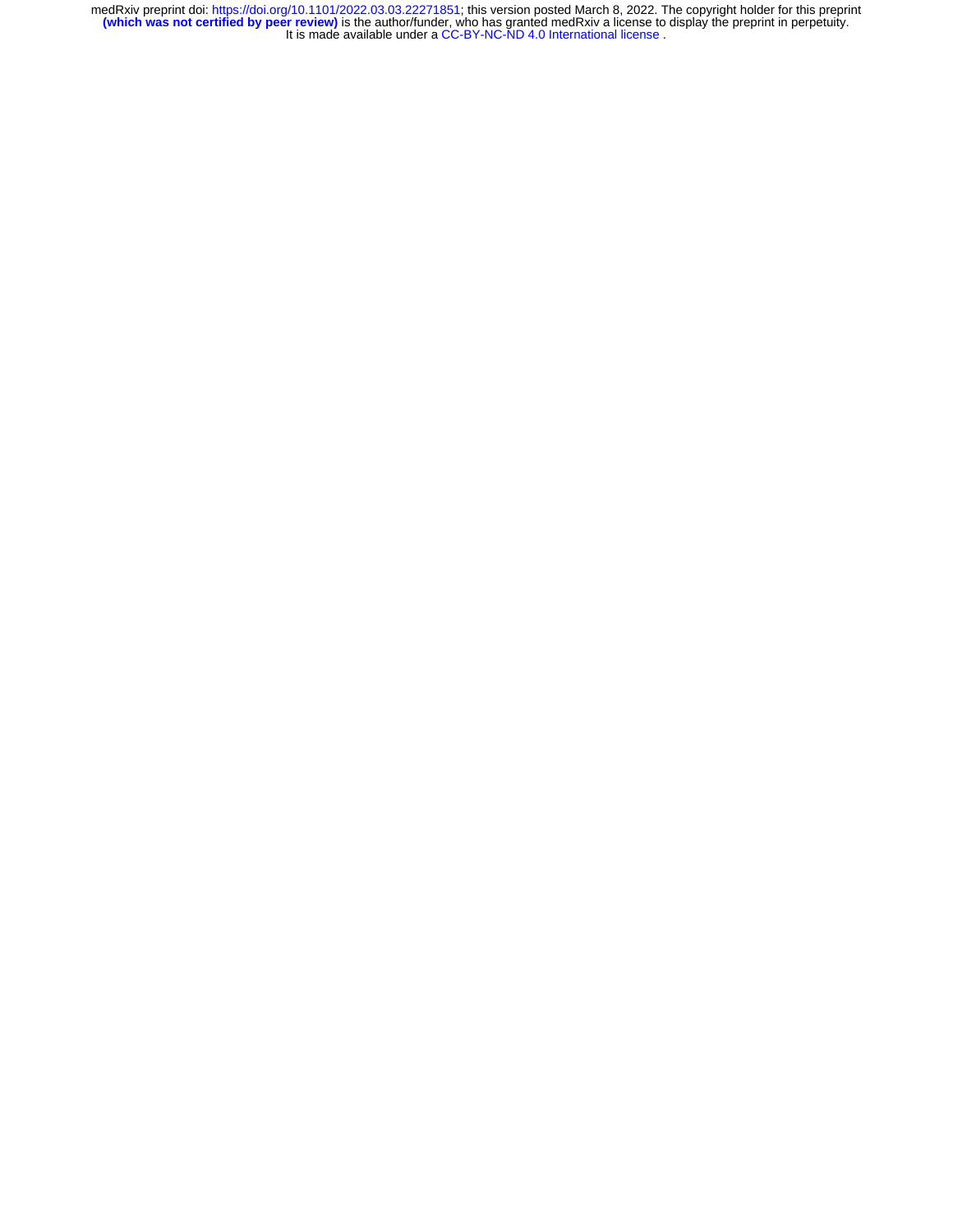# Table 2 - Increased Familial Risk of Thumb Carpometacarpal Joint **Osteoarthritis**

|                    | N of      | N of      | Р.    | Relative    | 95% CL | 95% CI |
|--------------------|-----------|-----------|-------|-------------|--------|--------|
|                    | relatives | relatives | value | <b>Risk</b> | Lower  | Upper  |
|                    | of CMCJ   | of        |       |             | Limit  | Limit  |
|                    | OA cases  | matching  |       |             |        |        |
|                    |           | controls  |       |             |        |        |
| Had a FDR with CMC | 145       | 195       | 0.000 | 3.66        | 2.73   | 4.90   |
| Had a SDR with CMC | 44        | 167       | 0.197 | 1.25        | 0.89   | 1.76   |
| Had a TDR with CMC | 207       | 775       | 0.043 | 1 1 9       | 1 0 1  | 1.40   |

# $\overline{a}$

|                    | N of      | N of      | Р.    | Relative    | 95% CI | 95% CI |
|--------------------|-----------|-----------|-------|-------------|--------|--------|
|                    | relatives | relatives | value | <b>Risk</b> | Lower  | Upper  |
|                    | of CMCJ   | οf        |       |             | Limit  | Limit  |
|                    | OA cases  | matching  |       |             |        |        |
|                    |           | controls  |       |             |        |        |
| Had a FDR with CMC | 39        | 30        | 0.000 | 6.26        | 3.72   | 1056   |
| Had a SDR with CMC |           | 30        | 0.808 | 1.11        | 048    | 2.55   |
| Had a TDR with CMC | 60        | 190       | 0.038 | 1.39        | 1 0 2  | 1.90   |
|                    |           |           |       |             |        |        |

#### Female

|                                | N of                 | N of                          | Р.      | Relative          | 95% CI | 95% CI |
|--------------------------------|----------------------|-------------------------------|---------|-------------------|--------|--------|
|                                | relatives            | relatives                     | value   | Risk              | Lower  | Upper  |
|                                | of CMCJ              | οf                            |         |                   | Limit  | Limit  |
|                                | OA cases             | matching                      |         |                   |        |        |
|                                |                      | controls                      |         |                   |        |        |
| Had a FDR with CMC             | 106                  | 165                           | 0.000   | 3.17              | 2.30   | 4 3 6  |
| Had a SDR with CMC             | 37                   | 137                           | 0.192   | 1 2 8             | 088    | 186    |
| Had a TDR with CMC             | 147                  | 585                           | 0 2 5 6 | 1.12              | 0.92   | 1.35   |
| $\blacksquare$<br>$\mathbf{r}$ | $\sim$ $\sim$ $\sim$ | $\mathbf{r}$ and $\mathbf{r}$ |         | <b>TOD JULIUS</b> | .      |        |

FDR = first-degree relatives; SDR = second-degree relatives; TDR = third-degree relatives

FDR include mothers, fathers, sons, daughters, and full siblings. SDR include grandparents,<br>grandchildren, half-siblings, aunts, uncles, nieces, and nephews. TDR include cousins, grand-nieces and grandchildren, half-siblings, aunts, uncles, nieces, and nephews. TDR include cousins, grand-nieces and grand-nephews, great-aunts and great-uncles, great-grandchildren, great-grandparents, half-aunts and half-uncles, and half-nieces and half-nephews.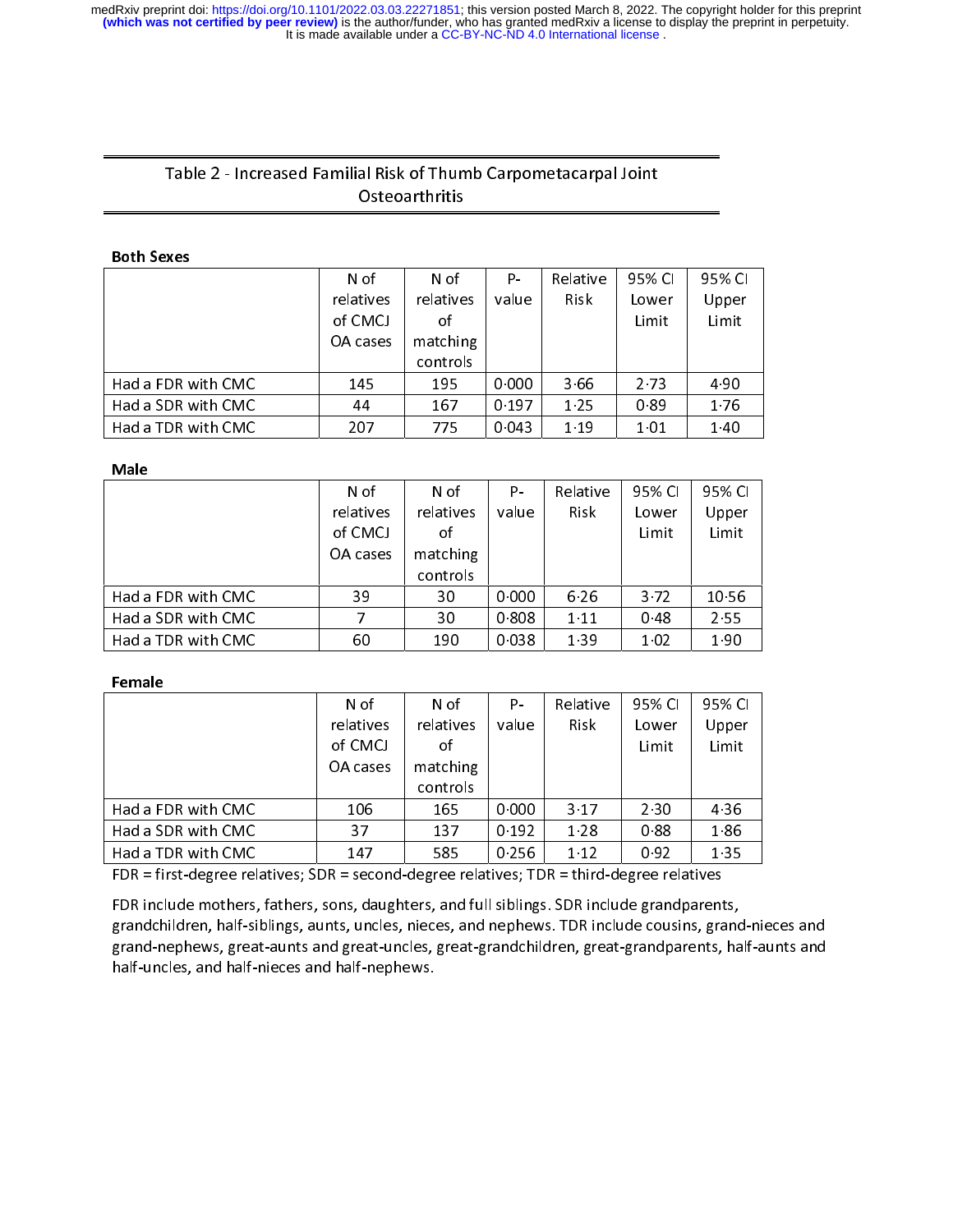| Osteoarthritis by Sex and Female-to-Male Incidence Ratios | Table 3 - Age-Specific Incidence Rates of Thumb Carpometacarpal Joint |  |
|-----------------------------------------------------------|-----------------------------------------------------------------------|--|
|                                                           |                                                                       |  |

| Age, years | Male           |                |         | Female         | Female-to-male       |
|------------|----------------|----------------|---------|----------------|----------------------|
|            | N cases        | Rate Per 10000 | N cases | Rate Per 10000 | ratio (95% CI)       |
| < 20       | 2              | 0.002          | 0       | 0              |                      |
| 20.29      | $\mathfrak{p}$ | 0.003          | 2       | 0.003          | 1 04 (0 15, 7 41)    |
| 30.39      | 8              | 0 0 1 6        | 28      | 0058           | 3 70 (1 69, 8 12)    |
| $40 - 49$  | 57             | 0 1 3 6        | 235     | 0581           | 4 28 (3 21, 5 72)    |
| 50-59      | 241            | 0.721          | 1120    | 3 3 7 0        | 4 68 (4 07, 5 37)    |
| 60-69      | 466            | 2 0 3 0        | 1324    | 5.550          | 2 73 (2 46, 3 04)    |
| 70 79      | 251            | 1860           | 638     | 4 1 7 0        | 2 2 5 (1 9 4, 2 6 0) |
| 80-89      | 46             | 0 7 7 0        | 108     | 1 3 3 0        | 1 72 (1 22, 2 43)    |
| $90+$      | 3              | 0 3 2 1        |         | 0 0 5 7        | 0.18(0.02, 1.71)     |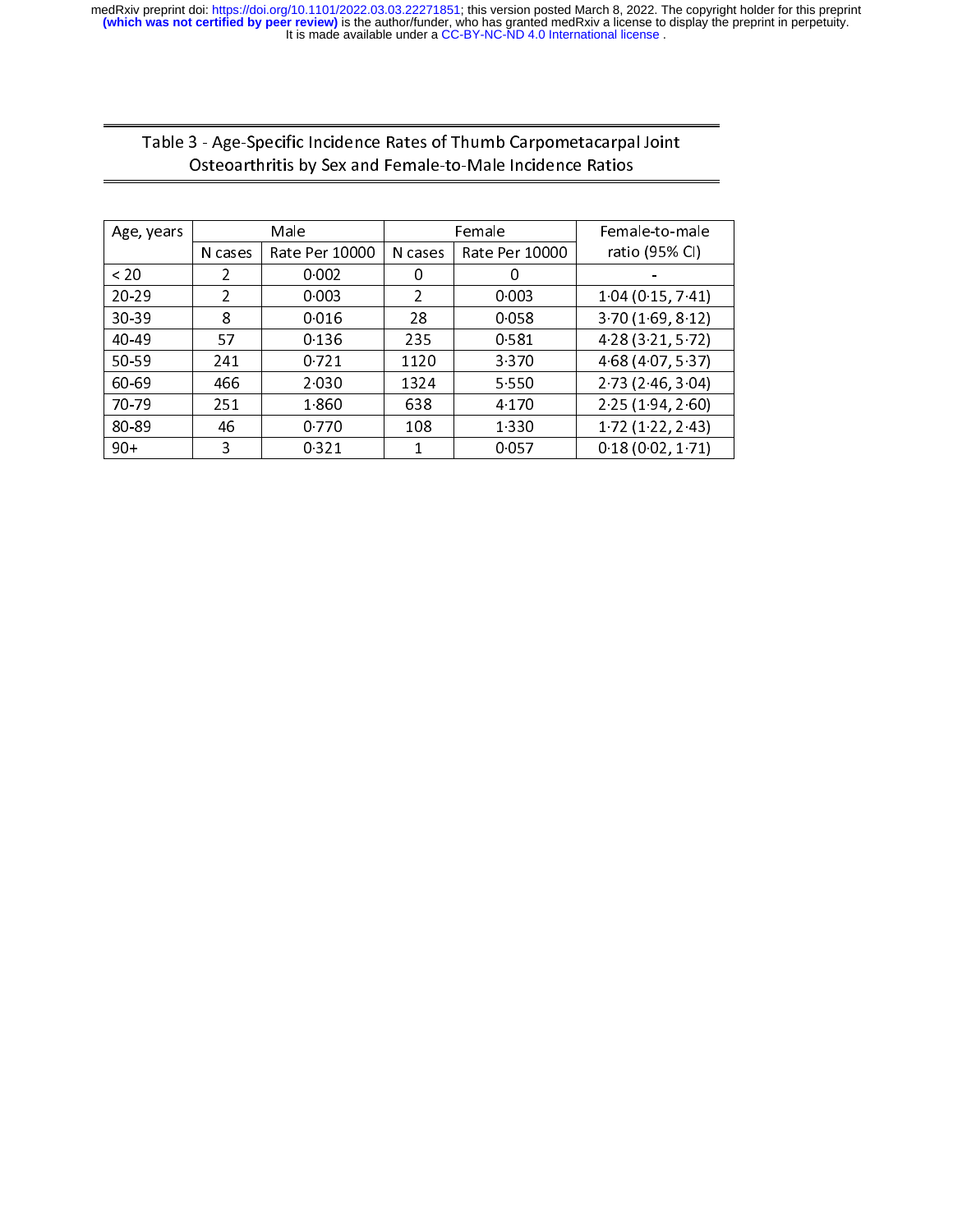# Table 4 - Risk Factors Associated with of Thumb Carpometacarpal Joint Osteoarthritis

#### Males – adjusted for diabetes

|                                | <b>CMCJ</b> | Controls | P-value | Relative | 95% CI      | 95% CI      |
|--------------------------------|-------------|----------|---------|----------|-------------|-------------|
|                                | OA          |          |         | Risk     | Lower Limit | Upper Limit |
|                                | cases       |          |         |          |             |             |
| Ever diagnosed with alcoholism | 55          | 340      | 0.110   | 0.78     | 0.57        | 1 06        |
| Ever diagnosed with diabetes   | 348         | 1571     | 0414    | 1.07     | 0.91        | 1.24        |
| Ever diagnosed with obesity    | 327         | 1169     | 0.000   | 1 5 9    | 1 3 6       | 186         |
| Ever diagnosed with tobacco    | 417         | 1862     | 0.000   | 1.29     | 1.12        | 149         |
| Had at least one FDR with CMCJ | 36          | 49       |         |          |             |             |
| ΟA                             |             |          | 0.000   | 373      | 2.39        | 583         |
| Had at least one TDR with CMCJ | 55          | 180      |         |          |             |             |
| 0A                             |             |          | 0.003   | 162      | 1 1 8       | 2 2 3       |

# $\overline{a}$

| .<br>aujusteu Toi ulubetes   |             |          |         |             |             |             |
|------------------------------|-------------|----------|---------|-------------|-------------|-------------|
|                              | <b>CMCJ</b> | Controls | P-value | Relative    | 95% CI      | 95% CI      |
|                              | ΟA          |          |         | <b>Risk</b> | Lower Limit | Upper Limit |
|                              | cases       |          |         |             |             |             |
| Ever diagnosed with          | 113         | 471      |         |             |             |             |
| alcoholism                   |             |          | 0.293   | 1 1 2       | 0.90        | 1 4 0       |
| Ever diagnosed with diabetes | 843         | 4469     | 0 0 4 5 | 0.91        | 0.83        | 100         |
| Ever diagnosed with obesity  | 1104        | 4900     | 0.000   | 1.27        | 1.16        | 1 3 8       |
| Ever diagnosed with tobacco  | 952         | 3778     | 0.000   | 145         | 1 3 3       | 1.59        |
| Had at least one FDR with    | 96          | 151      |         |             |             |             |
| CMCJ OA                      |             |          | 0.000   | 3 2 6       | 2.50        | 4 2 6       |
| Had at least one TDR with    | 132         | 616      |         |             |             |             |
| CMCJ OA                      |             |          | 0.554   | 1 0 6       | 0.87        | 1 2 9       |
|                              |             |          |         |             |             |             |

# ֦

| IVIUICJ UIIIV<br><b>TIOL dufusted TOI diabetes</b> |             |          |         |             |             |             |
|----------------------------------------------------|-------------|----------|---------|-------------|-------------|-------------|
|                                                    | <b>CMCJ</b> | Controls | P-value | Relative    | 95% CI      | 95% CI      |
|                                                    | OA          |          |         | <b>Risk</b> | Lower Limit | Upper Limit |
|                                                    | cases       |          |         |             |             |             |
| Ever diagnosed with                                | 55.         | 340      |         |             |             |             |
| alcoholism                                         |             |          | 0.109   | 0 78        | 0.57        | 1 0 6       |
| Ever diagnosed with obesity                        | 327         | 1169     | 0.000   | 162         | 1.40        | 189         |
| Ever diagnosed with tobacco                        | 417         | 1862     | 0.000   | 1 3 0       | 1 1 2       | 149         |
| Had at least one FDR with                          | 36          | 49       |         |             |             |             |
| CMCJ OA                                            |             |          | 0.000   | 373         | 2.39        | 583         |
| Had at least one TDR with                          | 55          | 180      |         |             |             |             |
| CMCJ OA                                            |             |          | 0.003   | 162         | 1 1 8       | 2.23        |
|                                                    |             |          |         |             |             |             |

֦ Females – not adjusted for diabetes